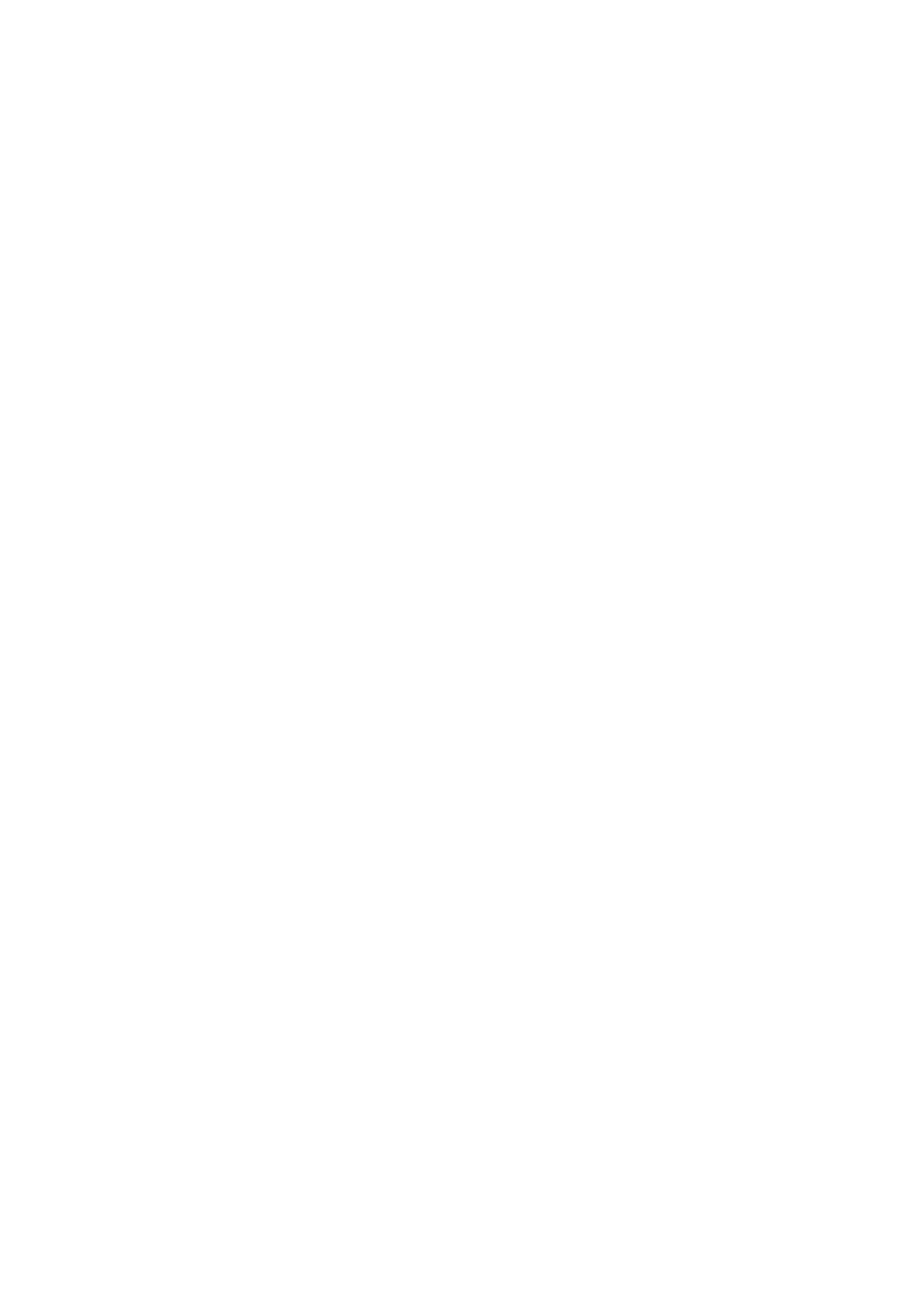

# **THANK YOU...**

for flying an OZONE glider. Our philosophy is to produce sweet-handling aircraft which give a special blend of safety and performance, so we are confident that you will enjoy every minute of it.

This manual will help you to get the most from your glider. If you would like to know more about it, don't hesitate to contact your dealer, school, distributor or any of us here at OZONE.

We are confident your glider will satisfy your flying needs for a long time. This booklet gives advice on keeping it safe and in the sort of condition which will give you the best resale value if you ever want to change. You can help this by logging all your flights and maintenance.

Please ensure that this manual is passed on to the new owner if you do resell the glider.

*lavan* 

Rob Whittall, John Pendry, Bruce Goldsmith, Dave Pilkington and Mike Cavanagh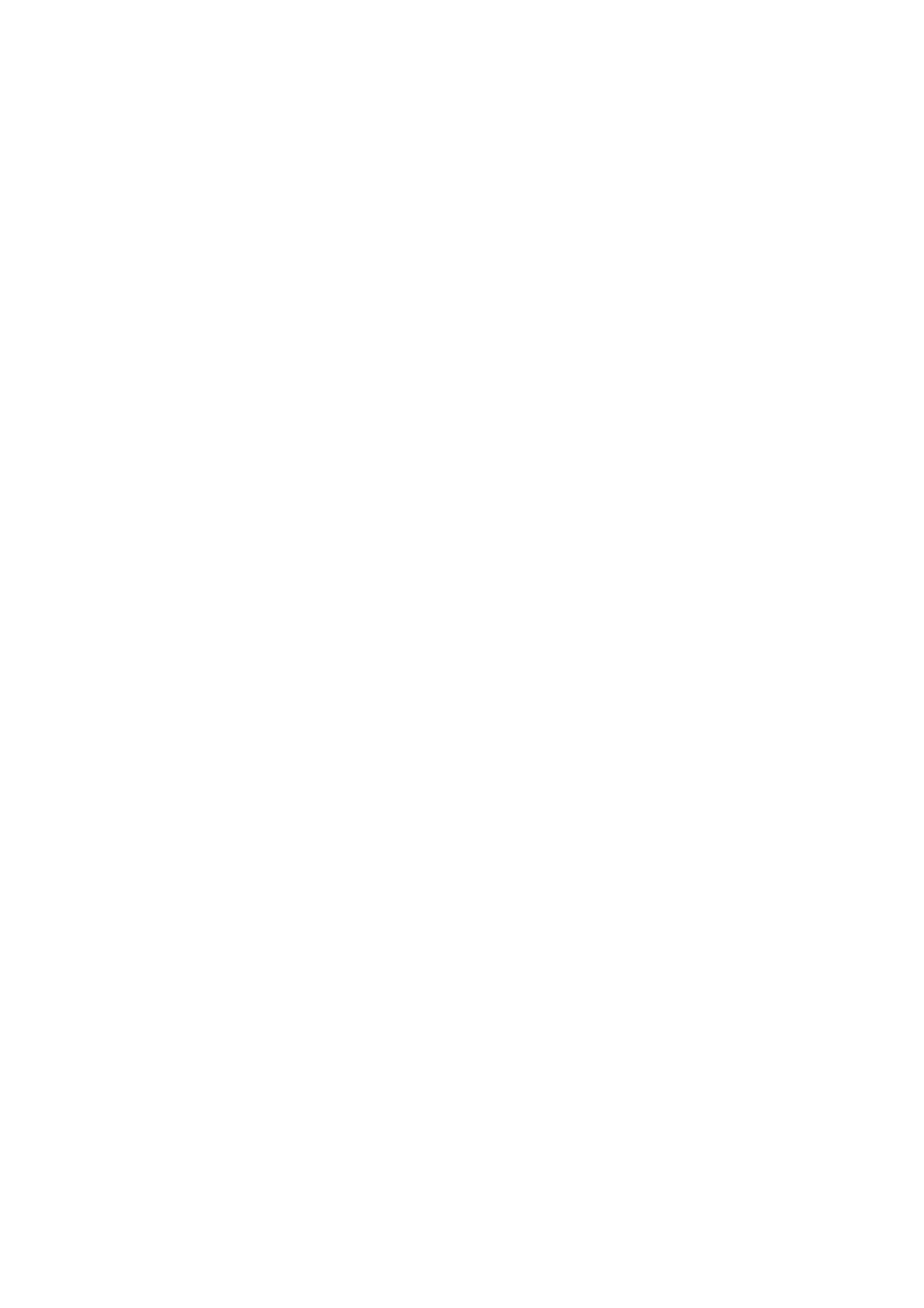# **CONTENTS**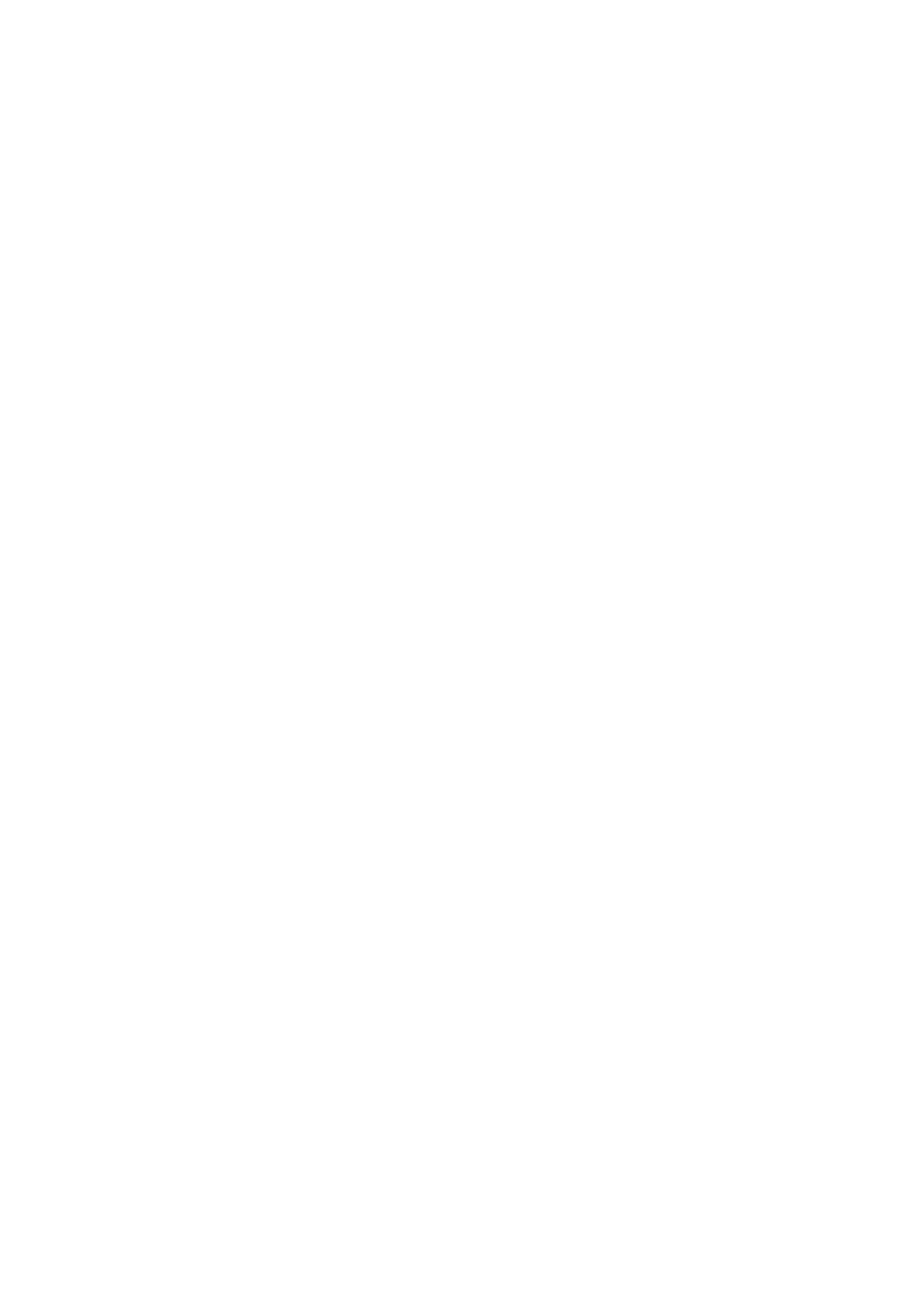### **THE OZONE PEOPLE**

**Rob Whittall:** Testing, teaching, competing and winning: Rob has flown on most flyable days for the last 14 years. His passion for free flying burns as strong as ever. Rob is a complex personality whose flying style can be extreme, yet he is driven by the development of safety in paragliding. It is not a paradox: who understands the limits better than someone who is capable of pushing a wing far beyond them?

**David Pilkington:** Doctor of aerodynamics and computer star. David has developed OZONE'S ultra-advanced design software that slices the time from drawing board to sky. Relaxation? Fortunately for us he just loves playing with gliders.

**John Pendry:** The legend in foot-launched flight. His 25 years of experience and outstanding competition record make him the most respected pilot ever. John's cool style is the perfect counterpoint to Rob's passion and they both agree perfectly on OZONE'S philosophy that safety and fun are what paragliding is all about.

**Mike Cavanagh:** Mike has plenty of international paragliding experience as British Team Manager and a keen competitor too. It's OZONE'S good fortune that he is a fully trained accountant who can keep a close eye on the numbers and what they mean to the customers. Mike's managerial skills and easygoing character make him popular with pilots and dealers alike.

**Bruce Goldsmith:** Bruce is a classic all-rounder: designer, test-pilot, competitor and cross-country enthusiast. Although he has been flying for more than twenty years, he still enjoys the simplicity of free flight and has a gift for passing his knowledge on. Bruce's 'Icaristics' column in Cross Country magazine has become essential reading for enthusiasts throughout the world.

# **OZONE PEDIGREE**

In 1998 Bruce was awarded the Royal Aero Club's Salomen Trophy for design excellence by Prince Andrew, as well as being British Champion. John and Rob have each won two World Championships and twice been awarded the Gold Medal of the Royal Aero Club. OZONE is proud that they have brought such experience to this young company.

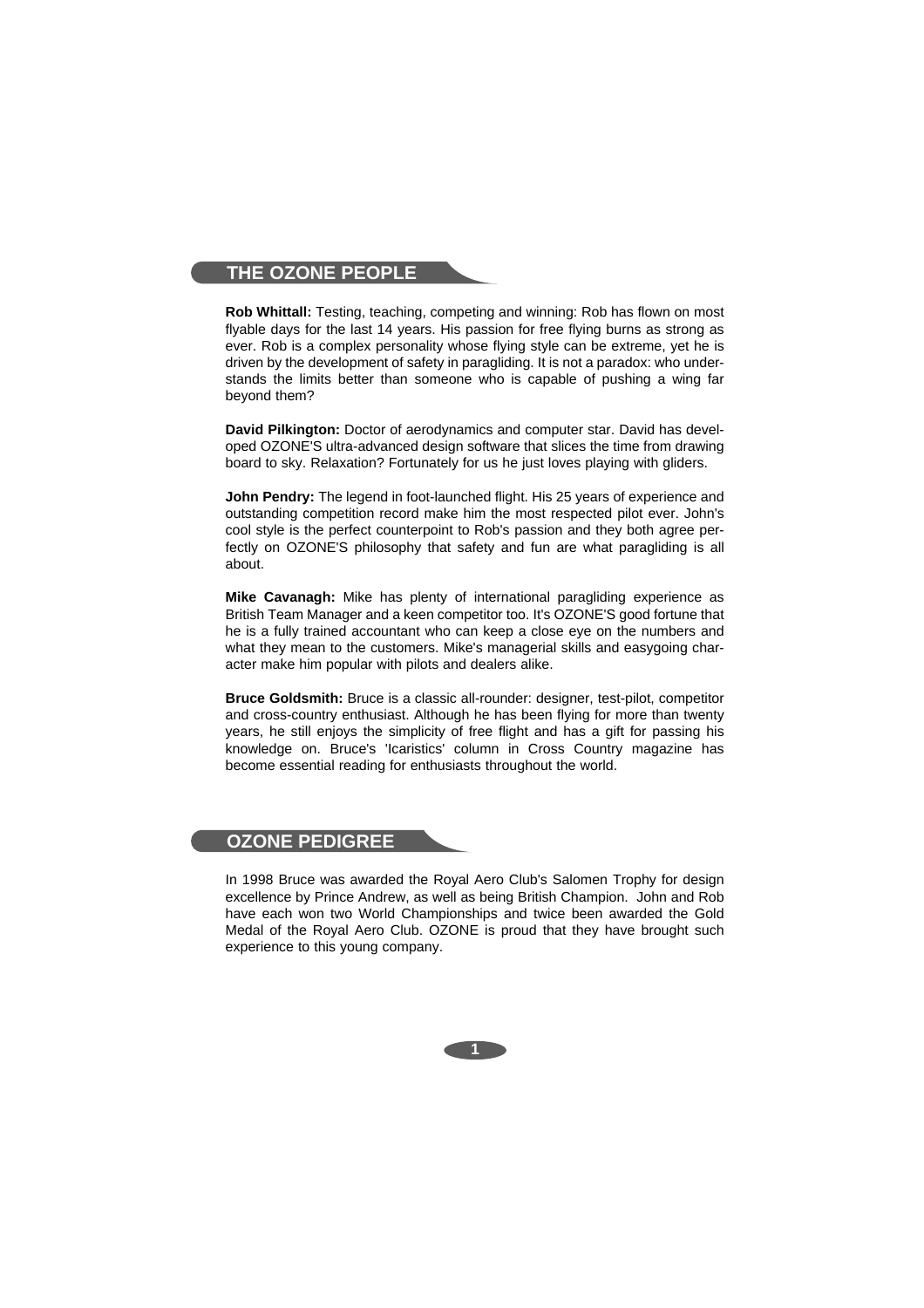## **OZONE MATERIALS**

The best part about starting a new company is that you get the opportunity to choose the ideal materials. We have put together what we think is the best possible combination for durability, performance and longevity.

We started to develop our first wing on a clean sheet of paper. The choice of materials was one of the first problems to solve. In the end we chose the material that we knew would do its particular job best. End of story. Here's what OZONE gliders are made of:

#### **Upper-surface**

Gelvenor silicone-coated sailcloth from South Africa. High tenacity 100% polyamide, weight 49g/m2. We consider that this has the best resistance to ageing of any sailcloth currently on the market.

#### **Lower-surface**

Porcher-Marine sailcloth from France. High tenacity Skytex+ Ripstop Nylon 45g/m2 SO finish. This tried-and-tested cloth gives the best strength-for-weight ratio going, combined with good durability.

#### **Ribs**

Porcher-Marine again. High tenacity Skytex+ Ripstop Nylon 45g/m2 FM finish. This has been selected for stability and resistance to stretch - vital if a glider is to keep its safe-flying characteristics for a long time.

#### **Leading-edge reinforcement**

Double-laminated Mylar. Selected for long-term durability, this ensures that your glider's take-off characteristics will remain consistently good for season after season.

#### **Lines**

Edelrid has long been one of the market leaders in the manufacture of suspension line. We chose their High Modulus Aramid for its stretch resistance, high thermal tolerance and acknowledged durability. The lower lines are strength and age tested by the DHV. The supple sheath helps prevent lines tangling and kinking, which is important for longevity.

Line specifications: 80/120/160/200 kg breaking strength.

#### **Risers and hardware**

Riser webbing - 20/25mm zero-stretch polyester webbing. Shackles - High quality Delta maillons from Maillon Rapide. Pulleys - AustriAlpin aluminium mini pulleys with brass roller. All these components have been chosen for their renowned quality and durability.

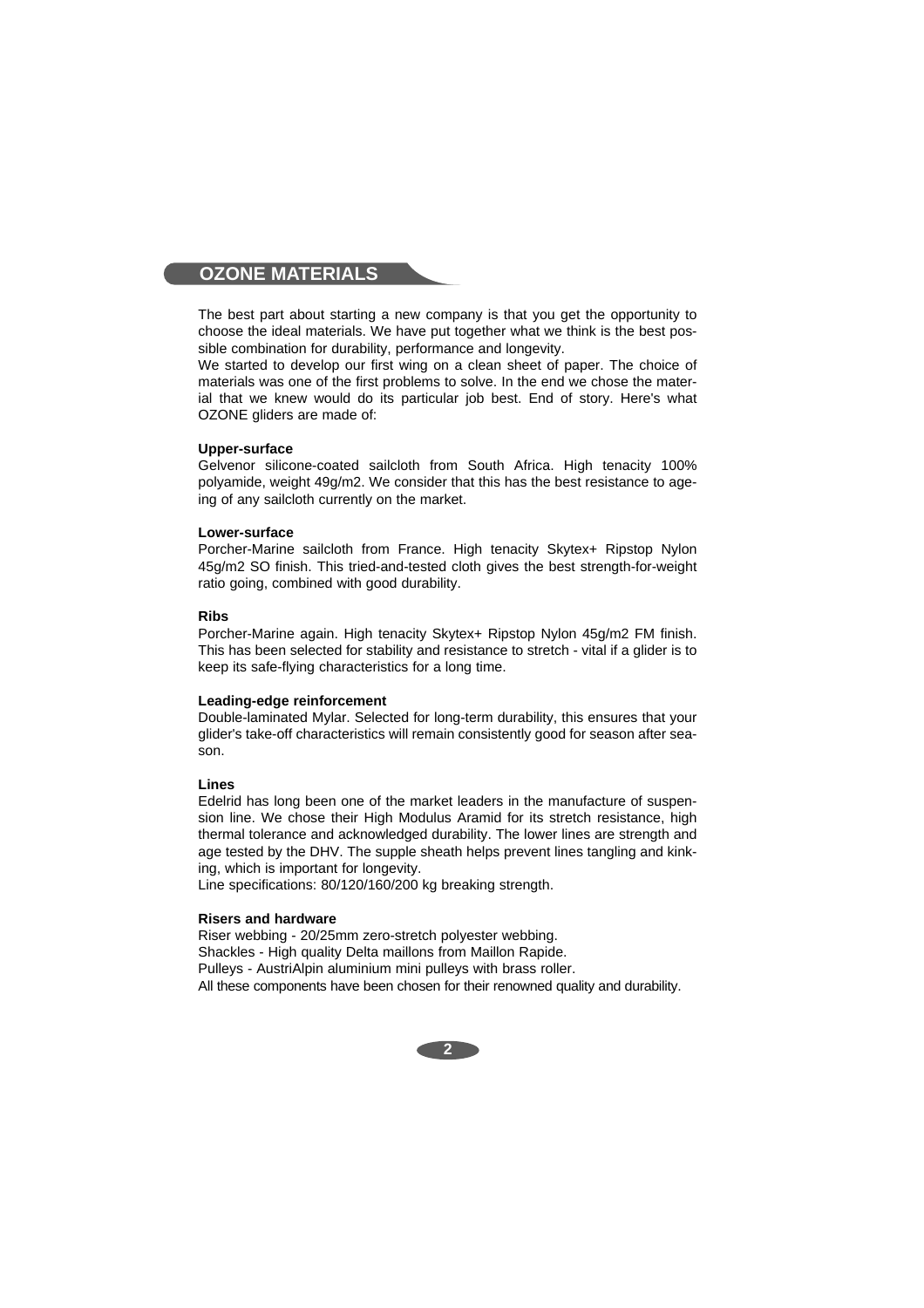# **CHECKING AND MAINTENANCE**

Your glider will have undergone thorough checks at every stage of manufacture and have been signed-off by skilled inspectors. But don't believe us! Do a preflight check for your first flight and then at least at the start of every flying day.

# **PRE-FLIGHT CHECK**

It is very important that you perform regular maintenance checks on your glider especially before and after long flights, flying trips and long periods of storage.

To avoid forgetting points it is helpful to always use the same procedure:

- **1.** Inspect all sewing on the harness, rescue bridle and risers.
- **2.** Check all quick links, maillons and karabiners.
- **3.** Check brake handle knot. Follow brake lines up to the wing, checking for knots and damage.
- **4.** Check all other lines up to the wing.
- **5.** Inspect all line attachment points to the wing.
- **6.** Inspect upper and lower surface for damage and ageing.
- **7.** Interior inspection: inspect ribs for damage or fatigue.

If you find any signs of damage or abnormal wear, consult your dealer, school or OZONE for advice.

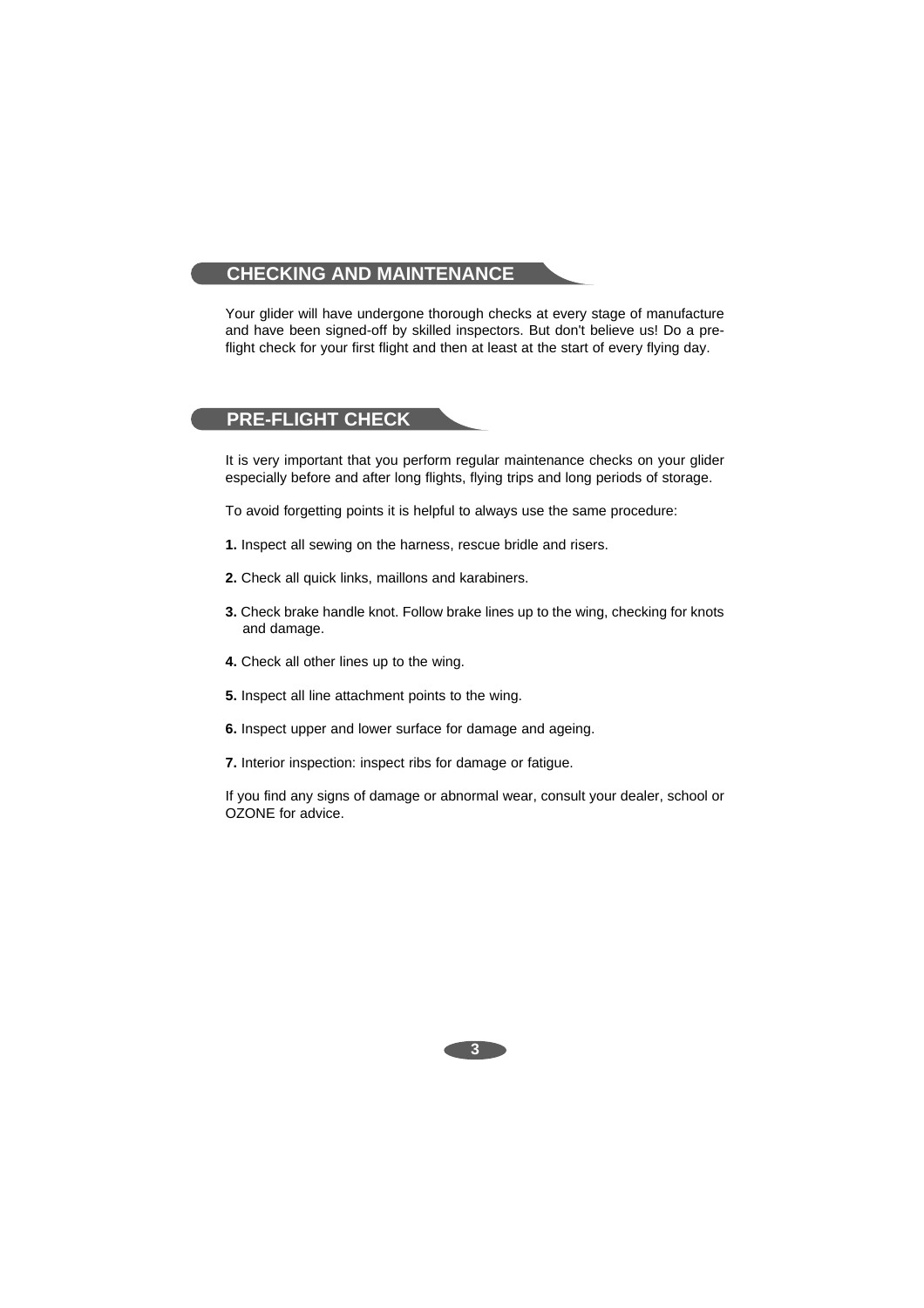## **BRAKE LINES**

The brake lines connect to the trailing edge via a series of subsidiary lines. Because of their positions they are more easily scuffed than other lines on your glider, so they should be checked extra frequently.

The main brake lines run through pulleys connected to the rear risers. The brake handles are tied to the main lines and conveniently positioned press-studs attach them to the risers when not in use. This should prevent them twisting and tangling.

#### **Adjusting brake lines**

Important: the lengths of the brake lines will have been set carefully during testing and manufacture. At OZONE we feel it is better to have slightly long brake lines and to fly with a wrap (one turn of line around the hand). However, we know that some pilots prefer the lines slightly shorter and may wish to adjust them.

Whatever you choose, make the following checks:

· Ensure both main brake lines are of equal length.

· If a brake handle has been removed for any reason, check that its line is still routed through the pulley when it is replaced.

· When the brake handles are released in flight the brake lines should be slack. There should be a substantial "bow" in them and absolutely no deformation of the trailing edge.

We recommend a minimum of 10cm of free play between the brake release position and the start of deformation on the glider. This will prevent the trailing edge from being deformed when using the speed system.

In the unlikely event of a brake line snapping in flight, or a handle becoming detached, the glider can be flown by gently pulling the rear risers (D-risers) for directional control.

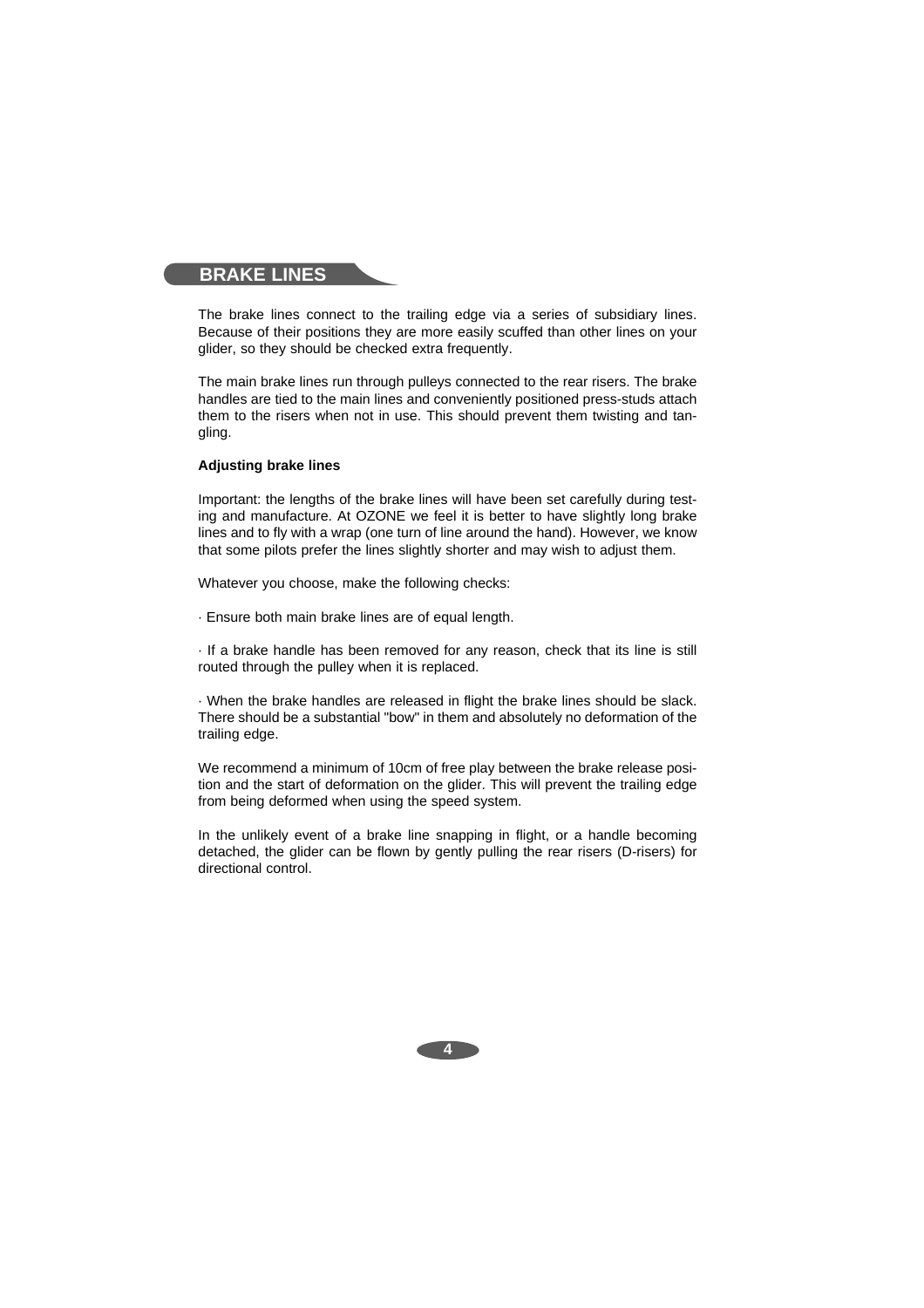# **ACCELERATOR SYSTEM**

It is important to have your accelerator system correctly rigged before take-off. It must be long enough not to pull down on the front risers while in normal flight, but not so long that it fails to work effectively. The best way to start is to get someone to hold the risers and harness taut while you adjust the bar so that it can just be found with your foot during flight. Then test the full range of the accelerator in calm flying conditions, ensuring that both risers are pulled evenly during operation. Fine-tuning can be completed when you are back on the ground.

We advise you not to use more than half the accelerator's travel when flying in turbulence. Inexperienced pilots are recommended not to use the accelerator system until they are fully accustomed to the glider.

# **PREPARING FOR TAKE-OFF**

To familiarise yourself with the glider it is a good idea to perform practice inflations and small flights on a training hill. This will enable you to set up your equipment correctly.

Lay the canopy out on its top surface ensuring that the leading edge is in a pronounced arc with the centre of the wing further up the slope than the tips. Lay out the lines one side at a time. Hold up the risers and starting from the brake pull all lines clear, then proceed through the D, C, B and A lines. Mirror the process on the other side. Take care to ensure that no lines are tangled, twisted or knotted. It is always important to check brake lines are clear of rocks and twigs that may snag during launch.

#### **Take-off check list:**

- **1.** Check reserve parachute pin in and handle secure
- **2.** Helmet on and fastened
- **3.** All harness buckles closed check leg-loops again
- **4.** Karabiners and maillons tight
- **5.** Lines cleared
- **6.** Leading edge open
- **7.** Aligned directly into wind
- **8.** Airspace and visibility clear

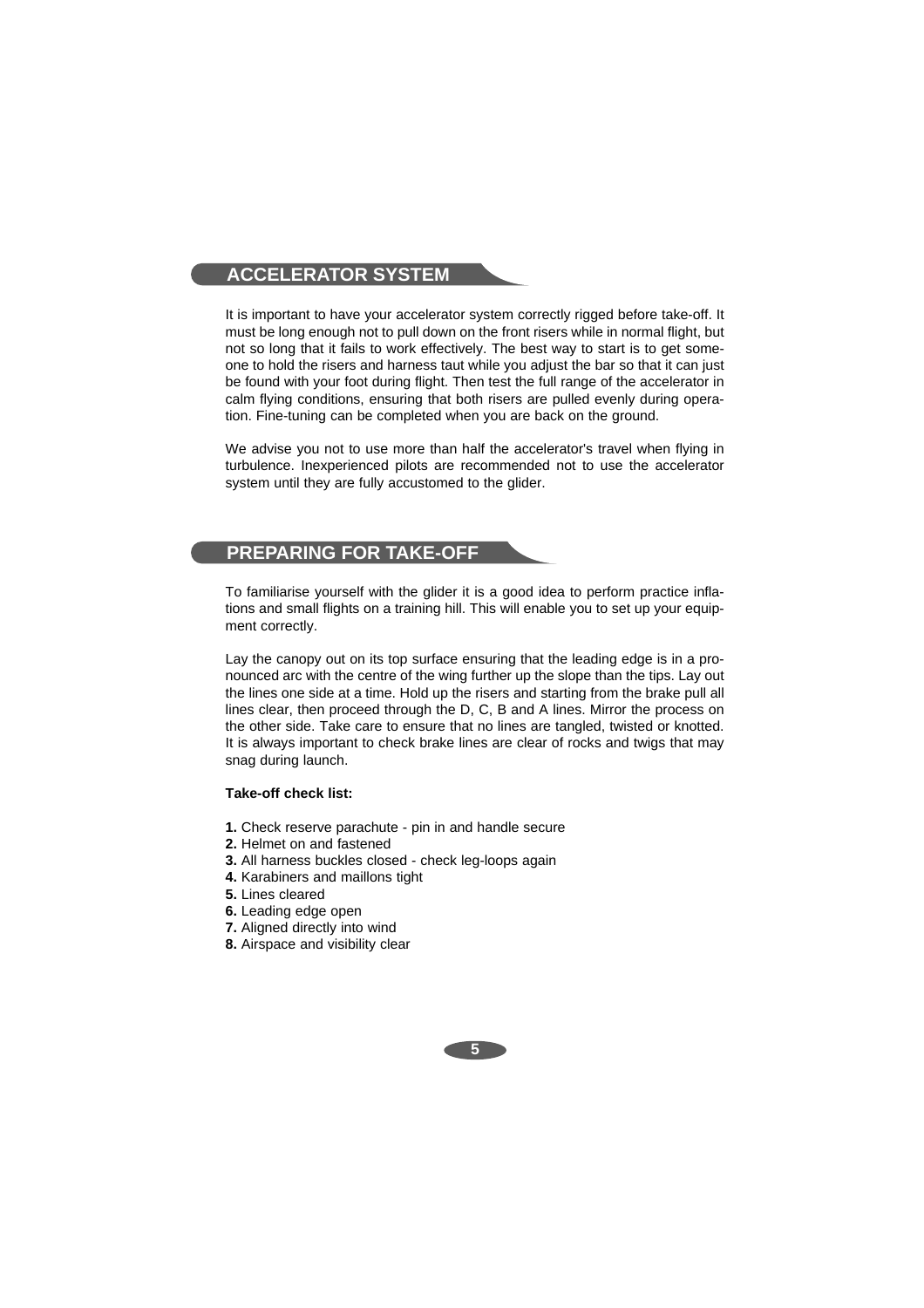## **LAUNCHING**

It is possible to launch your OZONE glider with the usual forward or reverse techniques. You should make sure that you are standing central to the wing, this will ensure that it inflates evenly and progressively. On OZONE gliders the outer main A-line is attached to a mini-riser to assist the pulling of big-ears ('split A-risers'). We advise using all the A-risers during launch

**Light or nil-wind technique:** Start your run so that the lines become tight within one or two steps. The glider will immediately start to inflate and you should maintain a constant pressure on the risers until the wing is overhead. It is important not to pull down or push the risers forward excessively as this can result in the leading edge deforming and the take-off procedure becoming difficult. You must accelerate smoothly through the entire launch procedure. There is no need to rush or snatch, and you should have plenty of time to look up and check your canopy before taking to the air.

**Strong wind technique:** The reverse launch method is recommended. For this you set everything out exactly as for a forward launch, clip in, take hold of the brakes and then turn to face the wing, passing one entire set of risers over your head as you turn. Then gently try the brakes to see that they are free, check all is clear and pull the wing up on the A-risers. When the wing is overhead, check it gently with the brakes, turn and launch. The technique is simple, but can feel strange at first. We advise you to practice in a flat open area before taking to the hill.

In stronger winds, a helpful tip is to be prepared to take a few steps towards the glider as it inflates and rises. This reverse-launch technique can be used in surprisingly light winds too.

#### **IMPORTANT: NEVER TAKE OFF WITH A GLIDER THAT IS NOT FULLY INFLATED.**

### **GROUND HANDLING**

Practice your ground handling! It will improve your overall enjoyment of the wing by making your launches easier and giving you a better feel for its flight characteristics.

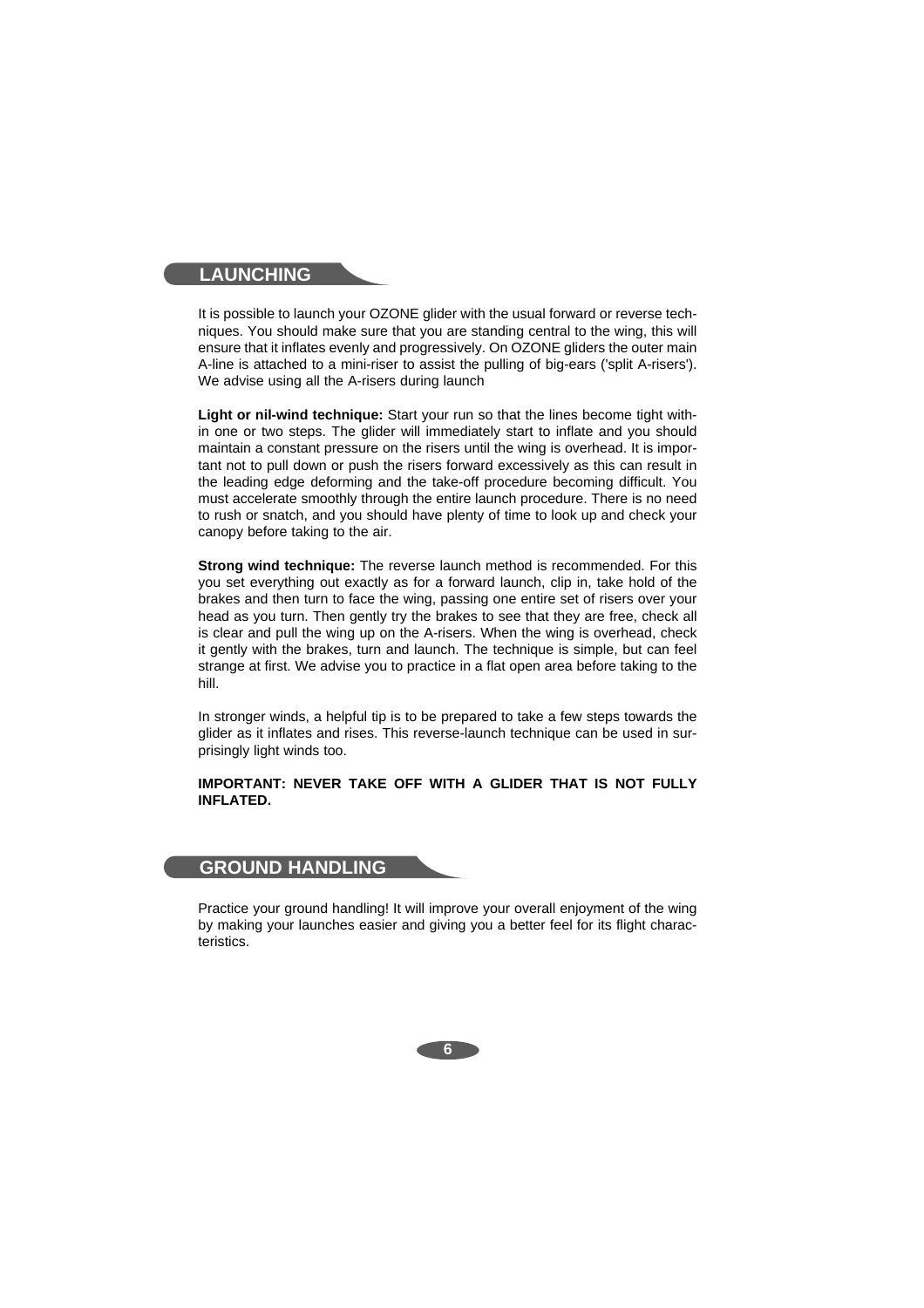## **NORMAL FLIGHT**

In the hands-up position in calm air, your glider will be stable in pitch and roll and achieve its 'best glide' speed. By applying the brakes approximately 20cm, the minimum-sink rate will be found. For increased speed or headwind glides, use the accelerator bar which will give you an increase in speed of up to 10km/h.

### **Active Flying**

Active flying is the technique of using input to keep the wing as stable and efficient as possible. All good pilots do it. For example, on entering a thermal your glider will rock back slightly behind you; at this point you should reduce brake to allow the glider to come overhead again. As you leave the thermal your glider will try to accelerate and dive forward slightly, so apply a little brake to stabilise the wing overhead.

When flying in turbulent air, you should be able to sense pressure loss in parts of the wing through the brake lines. You can then compensate by using a little of the appropriate brake until you feel the pressure return.

This should all be done smoothly and progressively: over-braking your glider is dangerous and could lead to a stall.

# **TURNING & THERMALLING USING WEIGHT SHIFT**

To familiarise yourself with your glider your first turns should be gradual and progressive.

For efficient coordinated turns: look in the direction of your intended course, then lean into it. Your first input for directional change should be weight-shift, followed by smooth application of the brake until the desired bank angle is achieved. To regulate the speed and radius of the turn the outer brake should be used. Never initiate a turn at minimum speed (i.e. with full brakes on) as you could risk entering a spin.

# **WING-OVERS**

OZONE paragliders are not designed for aerobatic flying. The limit is tightly banked S-turns, commonly known as wing-overs. These must not exceed 45 degrees of bank. Uncoordinated wing-overs can lead to large asymmetric collapses and therefore tight turns should never be executed near the ground.

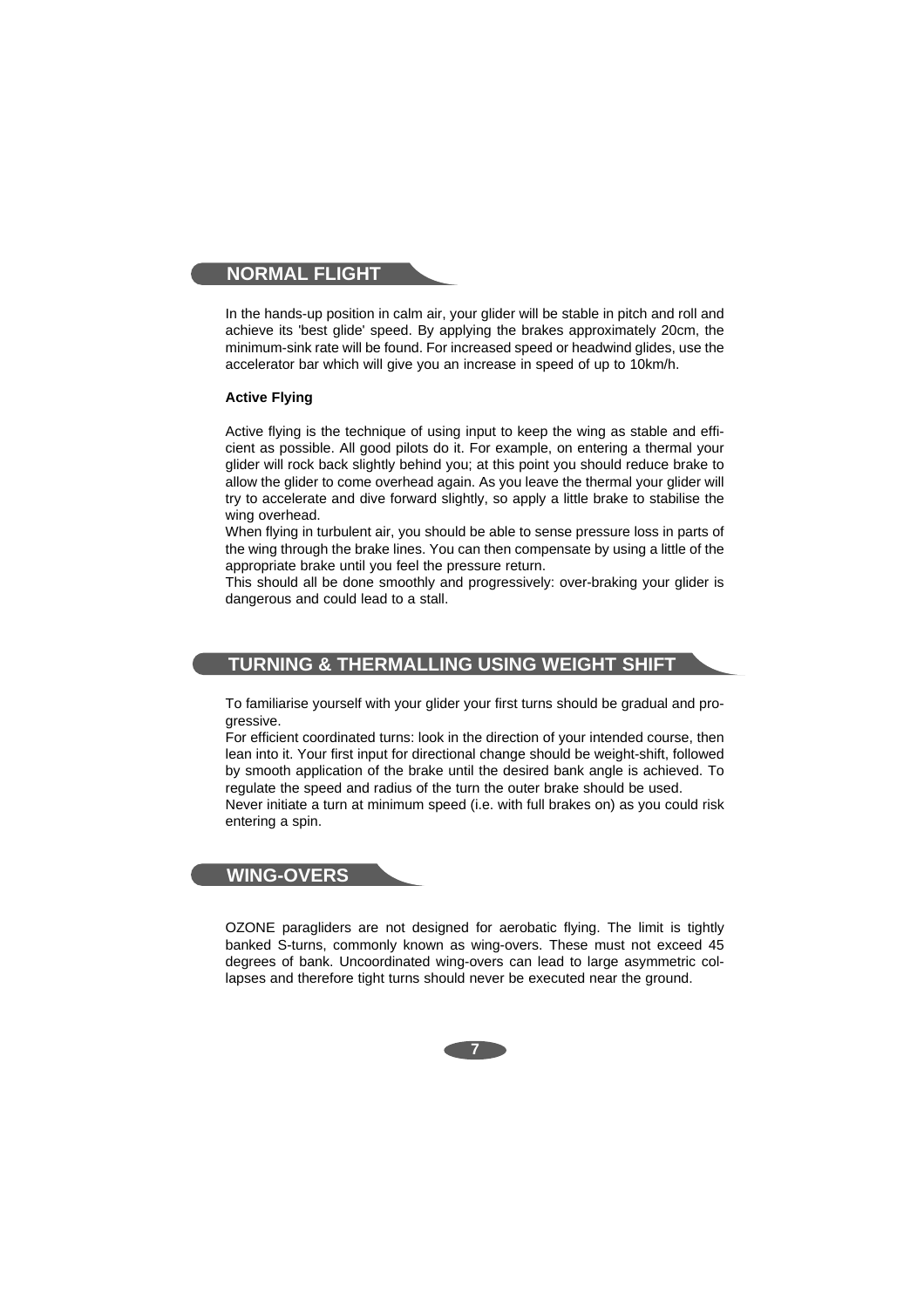# **DRAG INDUCERS (BIG EARS)**

Folding in the tips increases the sink rate of your glider. This is useful for staying out of cloud or descending in strong winds. You 'pull big ears' by drawing in the outermost A-lines until the tips of the wing fold under and drag behind. OZONE gliders are fitted with split A-risers to make this procedure easy.

To increase the sink rate further the accelerator bar may be employed, but pull the tips in first. Remember that when the tips are in, you have reduced the area of wing supporting you, so your stall speed will have increased. Be sure to keep speed on and not to use the brakes other than cautiously for reinflation. For directional control while using the drag inducers, you should rely on weight shift alone.

To reopen the wing tips, release the small A-risers. Normally the tips will reinflate automatically, but you can help the process by careful use of the brakes. This is best done one tip at a time to minimise the chance of inducing a stall. You will find that there is surprisingly little tendency for the glider to deviate during the process.

#### **CAUTION: do not use Drag Inducers near the ground.**

# **B-LINE STALL**

B-stall is used for fast descents in emergency situations only. B-stall is performed by symmetrically pulling down on the B-risers. This takes quite a lot of effort. The best way to do this is to place your fingers between the lines above the maillons at the top of the risers. You should not release the brake handles while B-stalling. As you first pull the B-lines down the airflow over the wing is broken and the glider loses its forward speed but remains open. By pulling the B-risers further the sink rate can be increased as the chord is effectively reduced.

To exit the B-stall the B-risers should be returned to their normal flight position symmetrically in one smooth progressive motion. The glider should then resume normal forward flight without further input. Always be sure of this before using the brakes again.

It is possible for the wing to resume its normal shape on release of the B-lines, but to remain in steep descent without full forward motion. This is called 'deep stall'. It is unlikely to happen on OZONE gliders, but you should be aware of the possibility. If you suspect it has happened, simply push the A-risers forwards until normal flight returns. Only then should you use the brakes again.

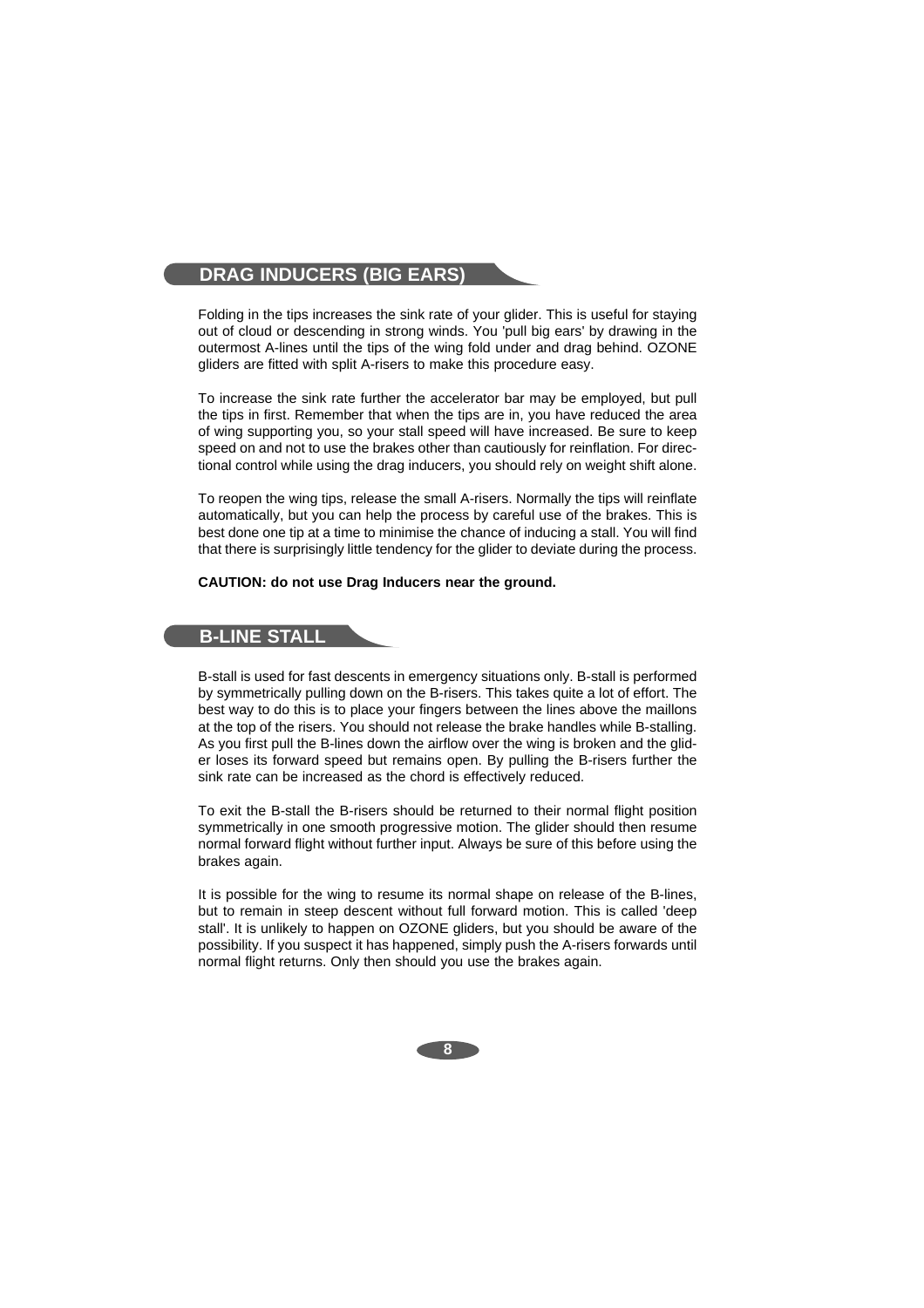### **SPIRAL DIVE**

When you turn a series of tightening 360s the paraglider will enter a spiral - a highly banked turn with rapid height loss. The longer you hold the inside brake on, the faster the turn becomes. Safe descent rates of 8metres/second (500 ft/min approx.) are possible in a spiral dive, but at these high speeds and G-forces it is easy to become disorientated, so you must pay particular attention to altitude.

To exit the spiral dive, slowly release the inside brake and apply a small amount of outside brake. As the glider begins to decelerate it is important to allow it to continue in its turn until enough energy has been lost for it to return to level flight without excessive surging.

Spiral dives with sink rates over 8 m/s are possible, but should be avoided. They are dangerous and put unnecessary strain on the glider.

#### **IMPORTANT: SPIRAL DIVES CAUSE DISORIENTATION AND NEED TIME AND HEIGHT TO RECOVER. DO NOT PERFORM THIS MANOUVER NEAR THE GROUND.**

## **DEEP STALL**

Your glider is designed to exit immediately from any deep-stall configuration within four seconds of the brakes or B-line stall being released. If you find yourself in a deep-stall situation (loss of forward speed, low internal wing pressure) ensure your brakes are up. If your glider does not return to normal flight, you should gently push the A-risers forward until the glider surges slightly and normal flight is resumed.

# **DEFLATIONS**

Due to the flexible form of a paraglider, turbulence may cause a portion of the wing suddenly to collapse.

An asymmetrical collapse can be easily controlled by weight shifting to the open side and applying the minimum amount of brake required to control your direction. A long, smooth progressive pump on the deflated side will assist reinflation. (Flapping your arms uncontrollably will not help).

A symmetrical collapse should reinflate quickly without pilot input, however 15 to 20cm of brake applied symmetrically will speed the process.

Active flying will virtually eliminate any tendency to collapse.

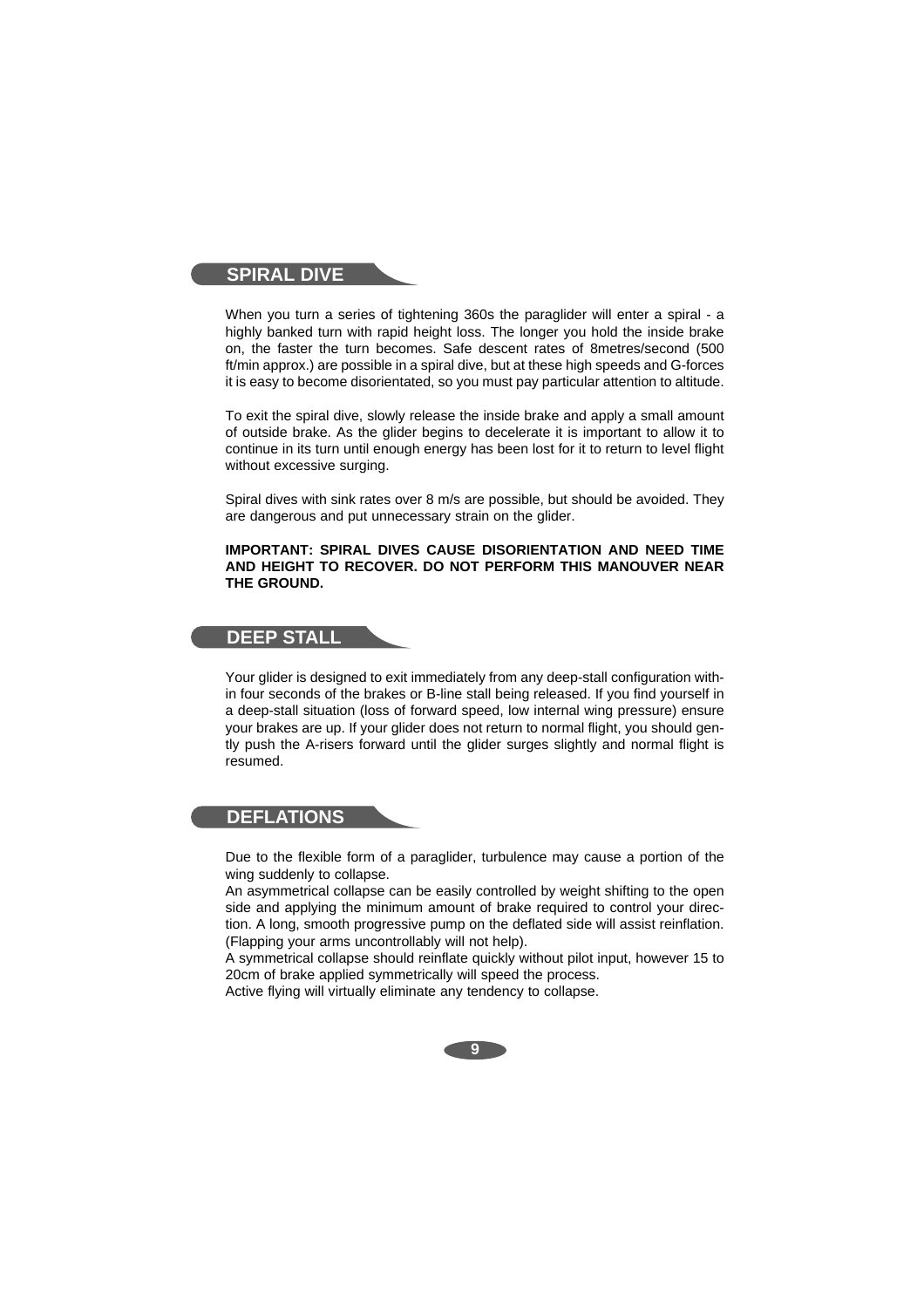### **LANDING**

**Light wind:** The landing approach should be flown using only light input on the brakes. When you are one or two metres above the ground, apply the brakes progressively so that the full brake position is attained just before your feet touch down. Always approach with plenty of speed so that it that can be converted into a full flare.

**Strong wind:** You should regulate your speed facing into wind. Use the minimum of brake needed to touch down smoothly, then immediately turn 180 degrees, reach up and pull down both C-risers while moving towards the glider. This will bring the wing down quickly without pulling you off your feet.

IMPORTANT: Always land into wind in a clear obstacle-free zone.

# **PACKING YOUR PARAGLIDER**

**1.** Lay the glider out on its top surface, check the lines are not tangled, then lay them on the wing, free of kinks. The risers should be laid together at the centre of the trailing edge.

**2.** Fold the wing from each tip to the centre cell by cell, making sure that the leading edge is in one straight line, until it is one or two cells wide.

**3.** Push any remaining air out by flattening the folded wing from the trailing edge to the leading edge.

**4.** Make four or five folds from the trailing edge up to the leading edge so that the bundle is approximately the size and shape of the OZONE rucksack. Never roll the wing up as this introduces unnecessary stresses into the fabric. Finally, wrap the velcro band around the bundle and put it in the rucksack.

**Note:** Making sure not to pack the paraglider too tightly and taking care that the leading edge is folded carefully will increase its life. Always pack as loosely as you can, while still being able to fit it in the rucksack - every fold weakens the cloth on any paraglider. It is best not to keep folding the glider along the same lines, so don't worry if it is not completely tidy every time.

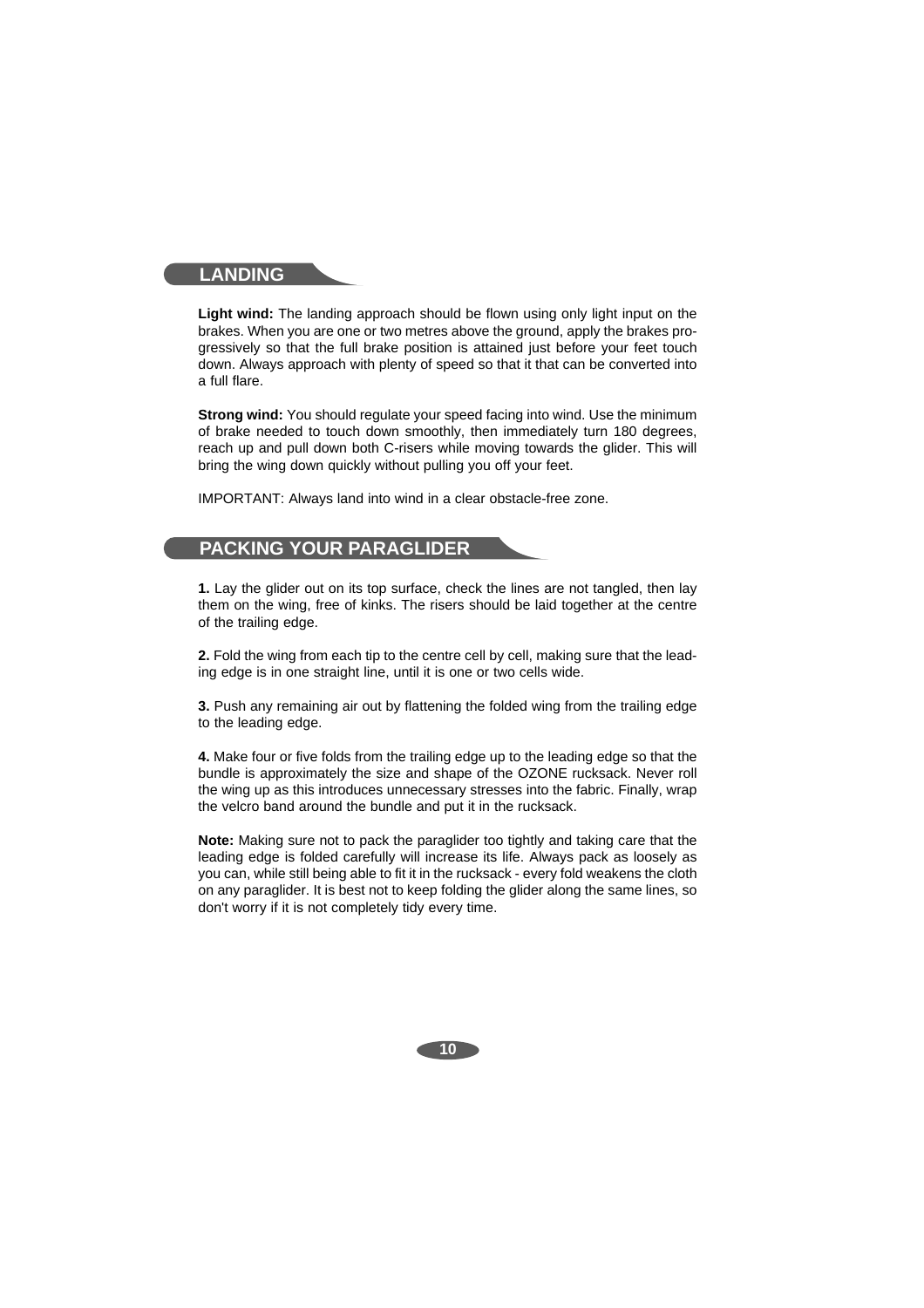### **GLIDER CARE**

The life of your paraglider depends largely on how you look after it. A well lookedafter glider can last twice as long as a badly treated glider with the same number of flying hours! Your glider was a major investment and should be worth looking after carefully. Do not forget that your life may depend on the good condition of your wing.

#### **UV damage**

It is now commonly known that UV rays from the sun degrade paraglider cloth. Do not leave the wing lying out in the sun for a moment longer than necessary.

#### **Storage**

Moisture is the enemy! Always store paraglider/harness/reserve parachute in a dry room. Do not pack the paraglider away for any length of time until it is completely dry. A damp paraglider can be dried by hanging it over a washing line preferably out of the sun. Allow it to dry naturally, never use a hair dryer etc. Even when the paraglider is dry, leave the rucksack zip open when possible to allow residual moisture to evaporate. Do not store the paraglider in company with chemicals such as dyes, paints or gasoline.

#### **Cleaning**

Any abrasion or water will age the cloth of your paraglider, even if only slightly. Therefore we recommend that stains or marks which have dried into the cloth should be left uncleaned. The glider may not look so pretty, but it will certainly last longer! If you still feel that the wing must be cleaned, then use only a soft cloth moistened with water on small areas and remember that the most sensitive area of the wing is the leading edge top surface - which should on no account be cleaned.

Don't even think of putting your glider in the washing machine or using any sort of chemical cleaners!

#### **Wing Repairs**

Amateur repairs can do more harm than good. Always let a registered dealer or the manufacturer carry out glider repairs.

Very small holes in the wing undersurface can be repaired using sticky-back Porcher Marine Sailcloth as long as the tear is not on the stitching of the wing and a large overlap is used. Stick repair cloth on the inside and outside of any area you are repairing. The silicone coating on the Gelvenor cloth used to enhance the life of the of the upper surface makes the use of adhesive repair cloth difficult, so repairs should be professionally stitched. Please consult your dealer.

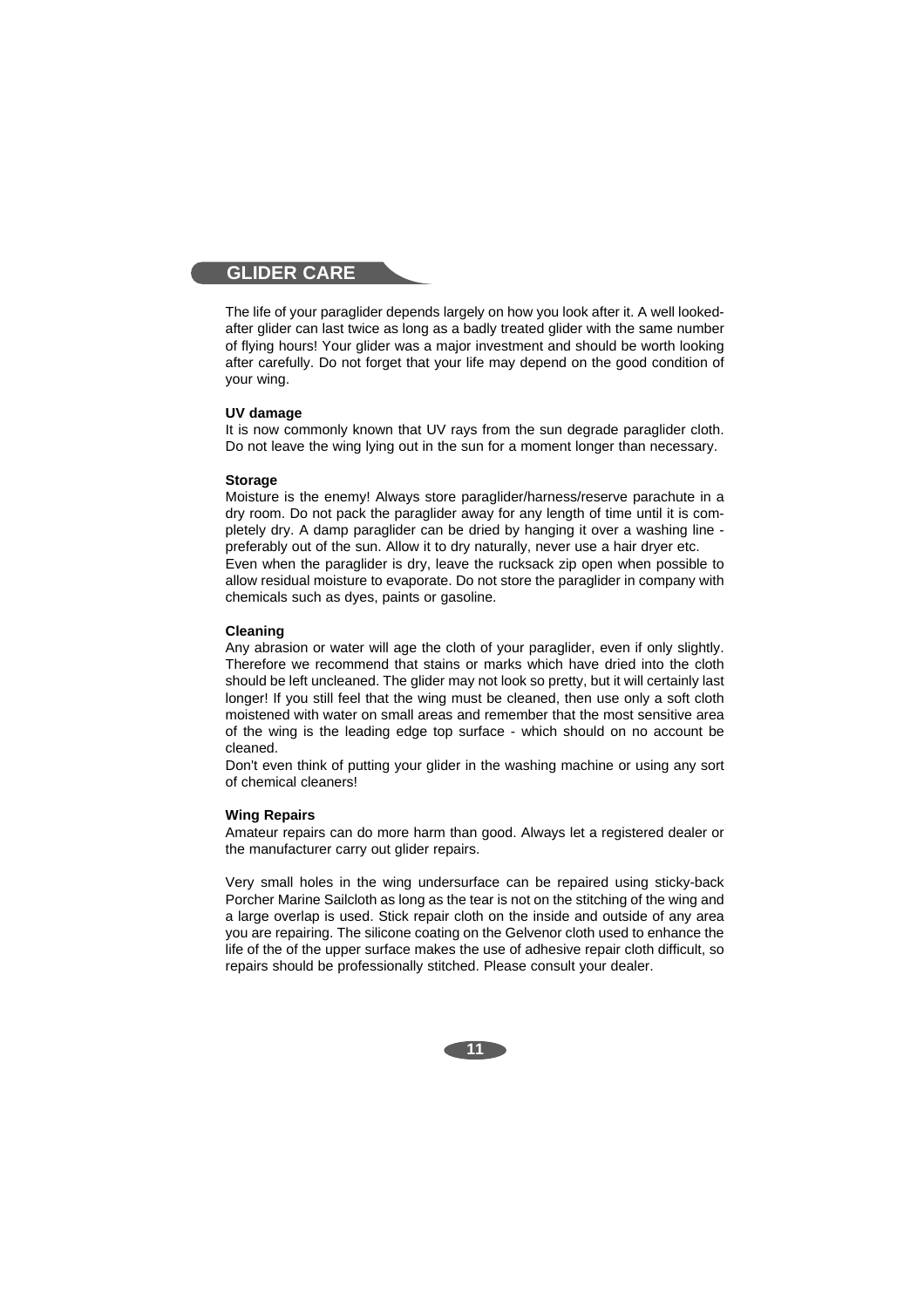#### **Line repairs**

Any damage to the lines (even if it is only the outer sheath) means a new line should be ordered immediately. Ideally a dealer should replace the line. Before fitting a replacement line, check it for length against its counterpart on the other side of the wing. When a line has been replaced, always inflate the glider on flat ground to check that everything is in order before flying.

#### **Ground handling**

Many paragliders are damaged by careless ground handling. Here are some things to avoid in order to prolong the life of your aircraft :

DO NOT drag your wing along the ground to another take-off position - this damages the sailcloth.

DO NOT try to open your wing in strong winds without untangling the lines first this puts unnecessary strain on the lines.

DO NOT walk on the wing or lines.

DO NOT inflate the glider and then allow it to crash back down. Try to keep this movement as smooth as possible by moving towards the glider as it comes down. NEVER allow the glider to crash back down to ground leading edge first! This puts great strain on the wing and stitching and can even explode cells. Almost all claims of 'faulty stitching' or 'weak sailcloth' originate from leading-edge slams.

#### **lnsects**

Take care that no insects get packed away with the wing. Some insects (grasshoppers for example) decay into an acidic substance which can then burn holes in the sailcloth!

### **TOWING**

OZONE gliders may be tow-launched. It is the pilot's responsibility to ensure that suitable harness attachments and release mechanisms are used and that she/he is correctly trained on the equipment and system employed. OZONE make no specific recommendations.

### **MODIFICATIONS**

When your glider leaves the factory, it is trimmed for the optimum balance between performance, handling and safety. It should be noted that any modification will mean that the glider loses any certification and will also probably be more difficult to fly. For these reasons, we strongly recommend that modifications should only be made after contacting OZONE directly.

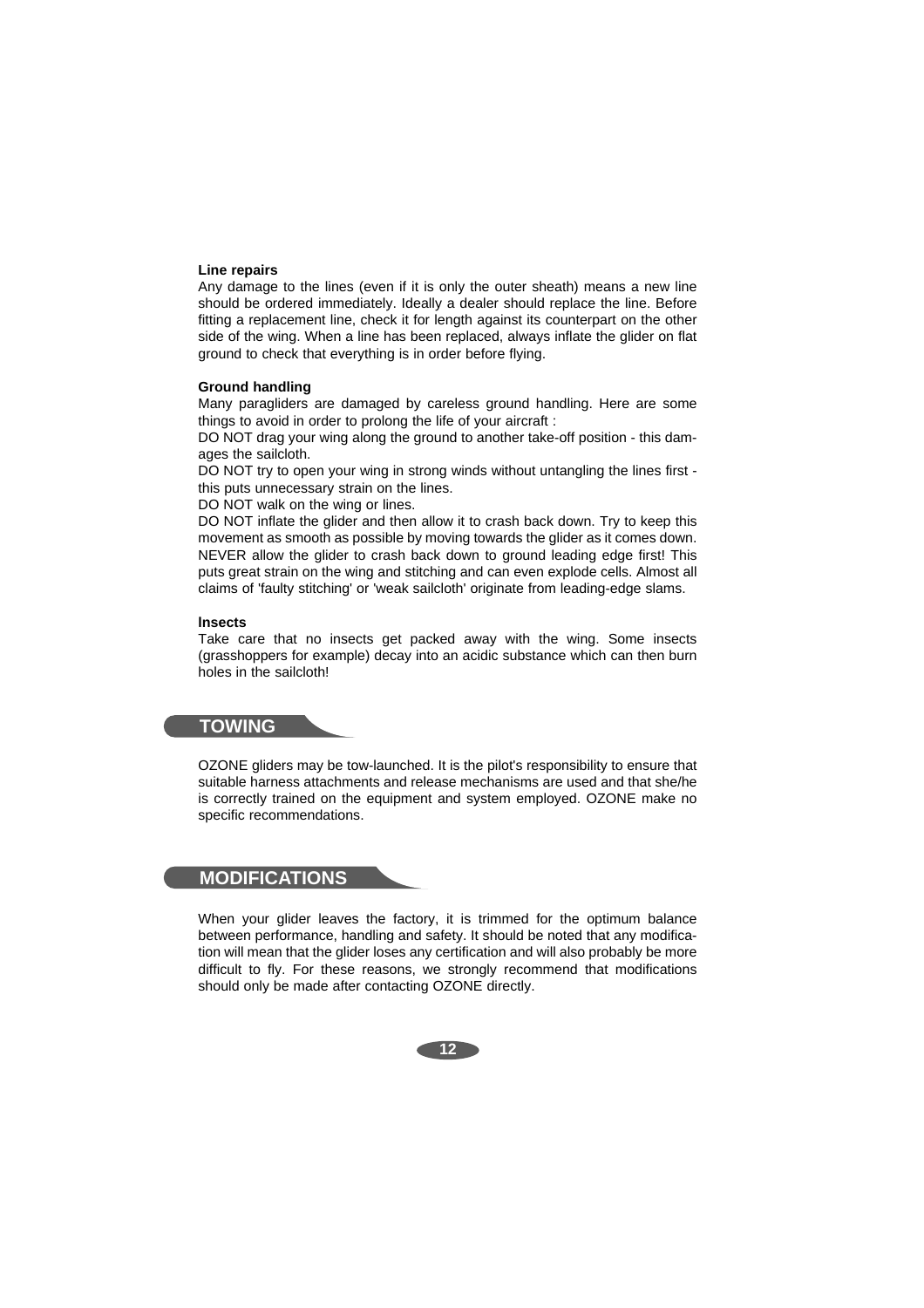# **THE ELECTRON**

The perfect recreational wing.

The ELECTRON has been designed to give you pure enjoyment. It has the performance to satisfy most pilots flying needs and a high degree of built in safety to give you the security to make the most of your flying. Added to the performance and security is OZONE'S sweet handling. The Electron has been designed to have an extended brake range which is positive throughout, meaning that the glider is responsive to your inputs.

The Electron has also benifited from OZONE'S low speed developments. We have reduced the stall speed whilst maintaining trim speed. This means that you can optimise your sink rate with added security. Since most flying, such as thermalling and ridge soaring, is done at these low speeds OZONE see this as an important development in the safety of paragliding.

The performance, stability, sweet handling and low speed developments found on the Electron have all been designed to ensure that you get maximum enjoyment from your flying.

|                               | <b>Small</b> | <b>Medium</b> | Large      | X-Large   |
|-------------------------------|--------------|---------------|------------|-----------|
| <b>Number of Cells</b>        | 43           | 43            | 43         | 43        |
| Projected Area (m2)           | 21.89        | 23.75         | 25.69      | 27.7      |
| Flat Area (m2)                | 24.68        | 26.78         | 28.96      | 31.24     |
| Projected Span (m)            | 8.86         | 9.23          | 9.6        | 9.97      |
| Flat Span (m)                 | 11.02        | 11.48         | 11.94      | 12.4      |
| <b>Projected Aspect Ratio</b> | 3.57         | 3.59          | 3.57       | 3.57      |
| <b>Flat Aspect Ratio</b>      | 4.78         | 4.92          | 4.78       | 4.78      |
| Root Chord (m)                | 2.880        | 3.000         | 3.120      | 3.24      |
| In-Flight Weight Range (Kg)   | $55 - 85$    | $80 - 100$    | $95 - 115$ | 110 - 135 |
| <b>Certification</b>          | DHV 1 - 2    | DHV 1 - 2     | DHV 1 - 2  | DHV 1 - 2 |
| Speed km/h (Unaccelerated)    | $19 - 35$    | $19 - 35$     | $19 - 35$  | $19 - 35$ |
| Max Speed Accelerated km/h    | 45           | 45            | 45         | 45        |

# **GLIDER SPECIFICATIONS**

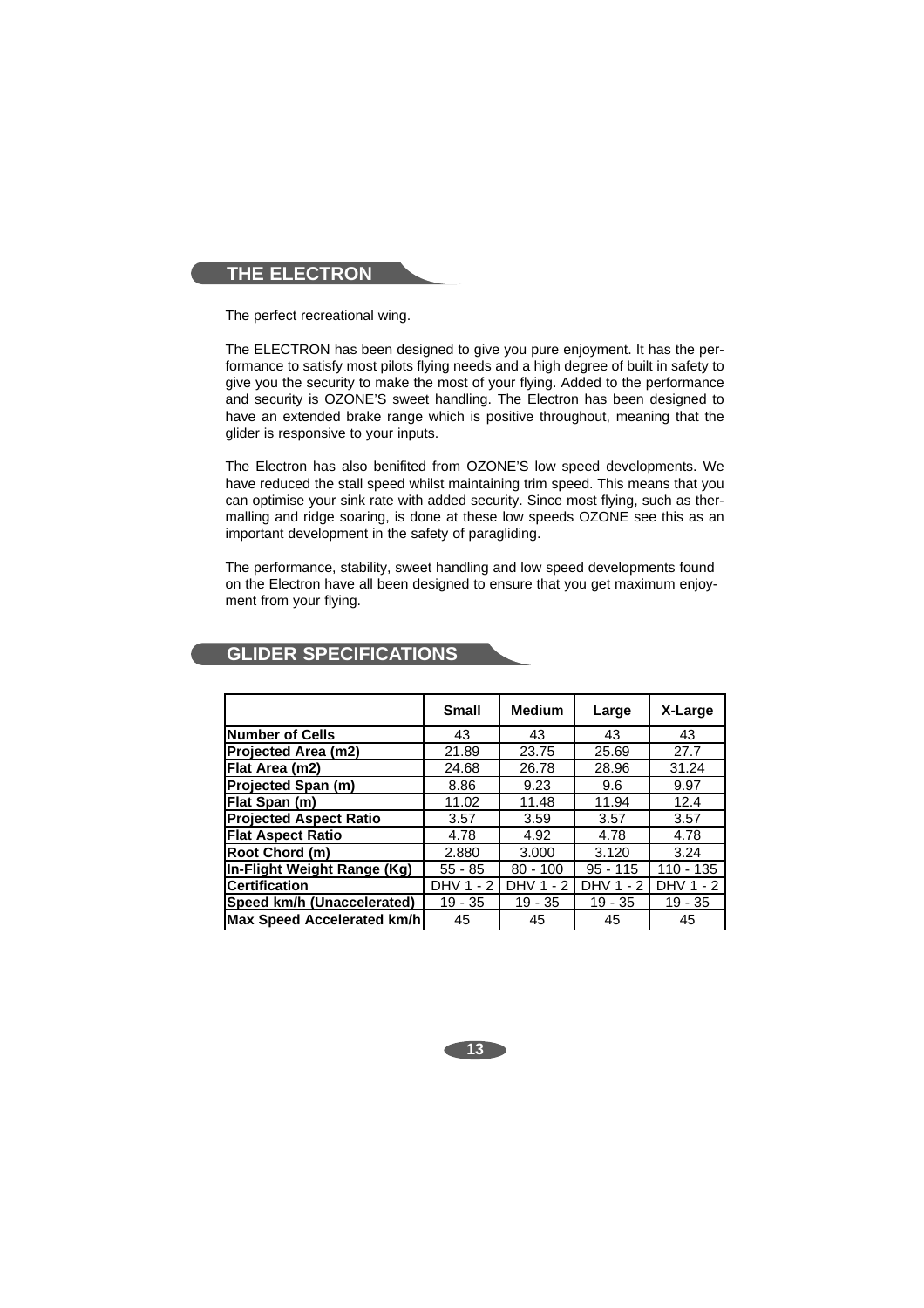# **DHV CERTIFICATE ELECTRON S**



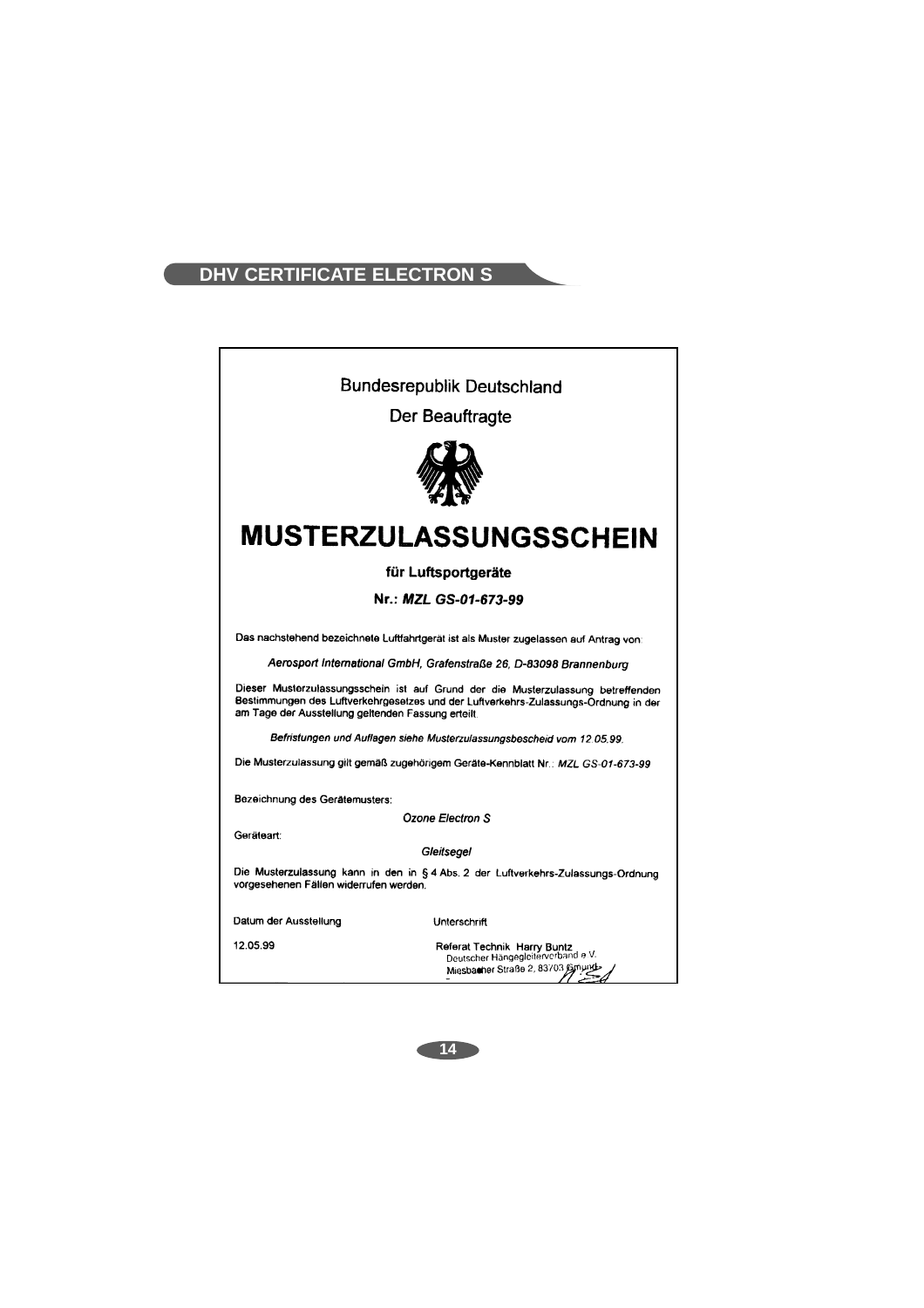# **DHV CERTIFICATE ELECTRON M**

| <b>Bundesrepublik Deutschland</b>                                                                                                                                                                                             |                                                                         |  |  |
|-------------------------------------------------------------------------------------------------------------------------------------------------------------------------------------------------------------------------------|-------------------------------------------------------------------------|--|--|
| Der Beauftragte                                                                                                                                                                                                               |                                                                         |  |  |
|                                                                                                                                                                                                                               |                                                                         |  |  |
| <b>MUSTERZULASSUNGSSCHEIN</b>                                                                                                                                                                                                 |                                                                         |  |  |
| für Luftsportgeräte                                                                                                                                                                                                           |                                                                         |  |  |
| Nr.: MZL GS-01-661-99                                                                                                                                                                                                         |                                                                         |  |  |
| Das nachstehend bezeichnete Luftfahrtgerät ist als Muster zugelassen auf Antrag von:                                                                                                                                          |                                                                         |  |  |
| Aerosport International GmbH, Grafenstraße 26, D-83098 Brannenburg                                                                                                                                                            |                                                                         |  |  |
| Dieser Musterzulassungsschein ist auf Grund der die Musterzulassung betreffenden<br>Bestimmungen des Luftverkehrgesetzes und der Luftverkehrs-Zulassungs-Ordnung in der<br>am Tage der Ausstellung geltenden Fassung erteilt. |                                                                         |  |  |
| Befristungen und Auflagen siehe Musterzulassungsbescheid vom 07.04.99.                                                                                                                                                        |                                                                         |  |  |
| Die Musterzulassung gilt gemäß zugehörigem Geräte-Kennblatt Nr.: MZL GS-01-661-99                                                                                                                                             |                                                                         |  |  |
| Bezeichnung des Gerätemusters:                                                                                                                                                                                                |                                                                         |  |  |
| Ozone Electron M                                                                                                                                                                                                              |                                                                         |  |  |
| Geräteart:<br>Gleitsegel                                                                                                                                                                                                      |                                                                         |  |  |
| Die Musterzulassung kann in den in § 4 Abs 2 der Luftverkehrs-Zulassungs-Ordnung<br>vorgesehenen Fällen widerrufen werden.                                                                                                    |                                                                         |  |  |
| Datum der Ausstellung<br>Unterschrift                                                                                                                                                                                         | to Bouch                                                                |  |  |
| 07.04.99                                                                                                                                                                                                                      | Deutscher Hängegieiterverband e.V.<br>Miesbacher Straße 2, 83703 Ginung |  |  |

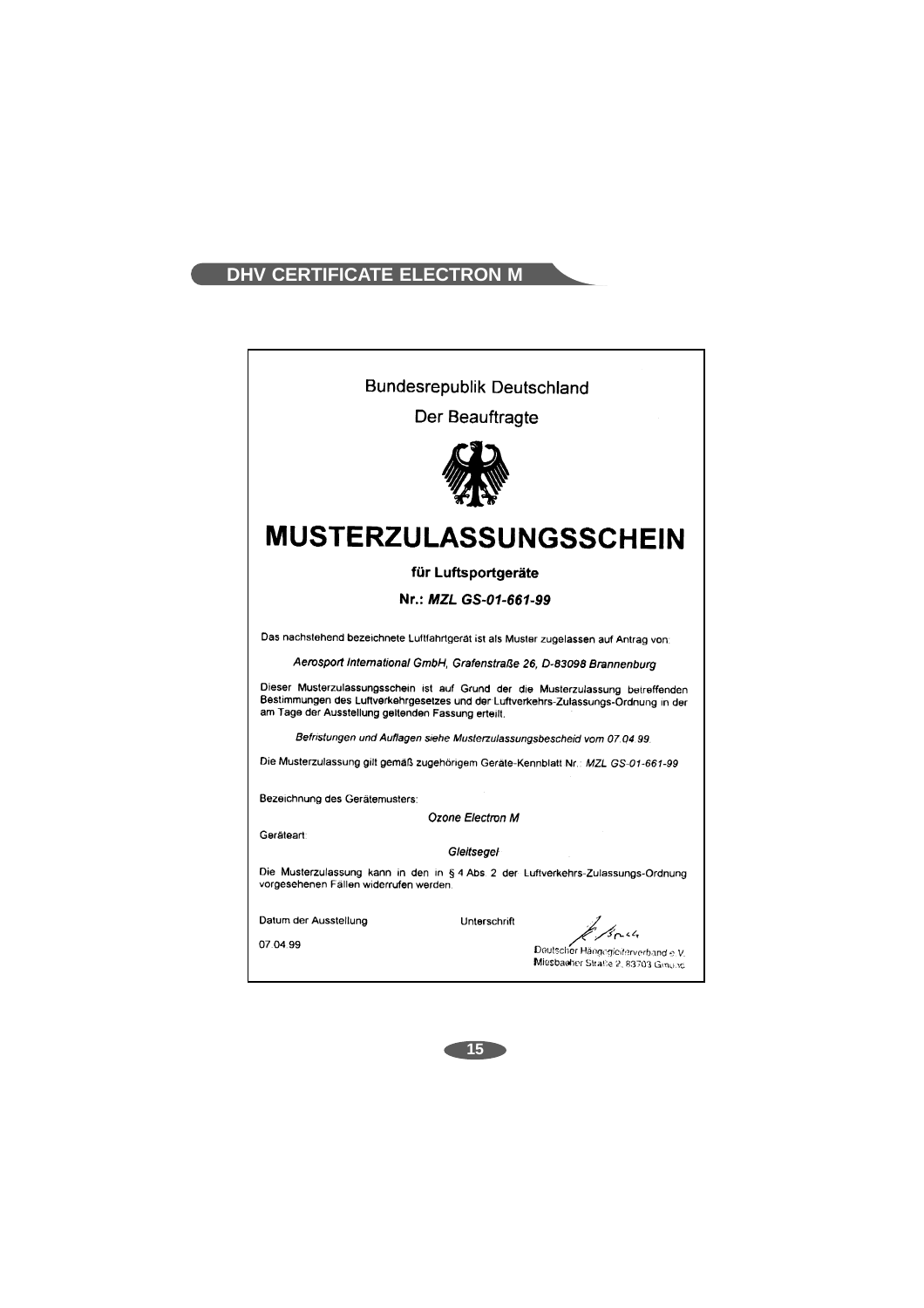# DHV CERTIFICATE ELECTRON L

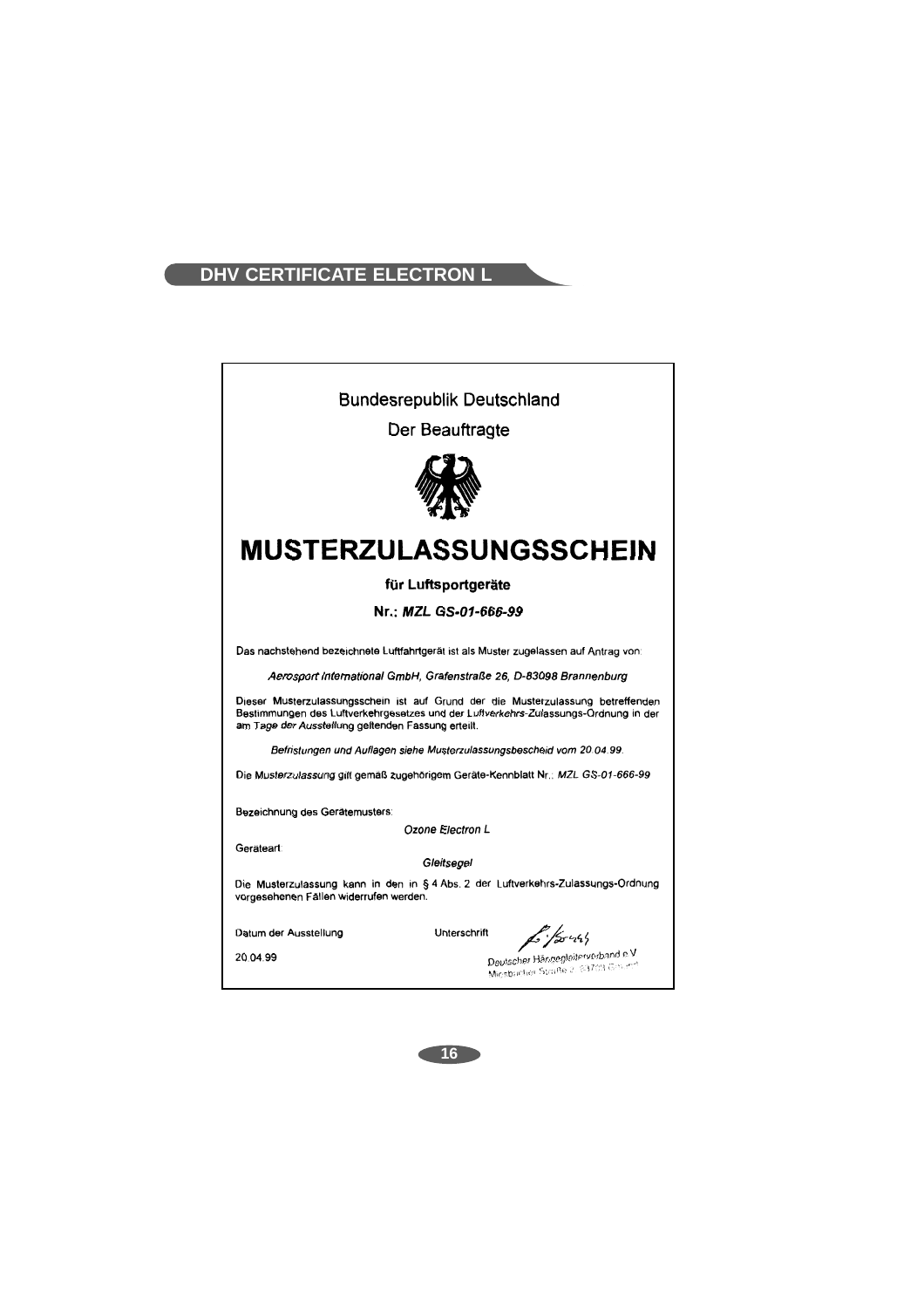# **DHV CERTIFICATE ELECTRON XL**

| <b>Bundesrepublik Deutschland</b>                                                                                                                                                                                             |  |  |  |
|-------------------------------------------------------------------------------------------------------------------------------------------------------------------------------------------------------------------------------|--|--|--|
| Der Beauftragte                                                                                                                                                                                                               |  |  |  |
|                                                                                                                                                                                                                               |  |  |  |
| MUSTERZULASSUNGSSCHEIN                                                                                                                                                                                                        |  |  |  |
| für Luftsportgeräte                                                                                                                                                                                                           |  |  |  |
| Nr.: MZL GS-01-661-99                                                                                                                                                                                                         |  |  |  |
| Das nachstehend bezeichnete Luftfahrtgerät ist als Muster zugelassen auf Antrag von:                                                                                                                                          |  |  |  |
| Aerosport International GmbH, Grafenstraße 26, D-83098 Brannenburg                                                                                                                                                            |  |  |  |
| Dieser Musterzulassungsschein ist auf Grund der die Musterzulassung betreffenden<br>Bestimmungen des Luftverkehrgesetzes und der Luftverkehrs-Zulassungs-Ordnung in der<br>am Tage der Ausstellung geltenden Fassung erteilt. |  |  |  |
| Befristungen und Auflagen siehe Musterzulassungsbescheid vom 07. 09. 99.                                                                                                                                                      |  |  |  |
| Die Musterzulassung gilt gemäß zugehörigem Geräte-Kennblatt Nr. MZL GS-01-661-99                                                                                                                                              |  |  |  |
| Bezeichnung des Gerätemusters:                                                                                                                                                                                                |  |  |  |
| Ozone Electron XL<br>Gerateart:                                                                                                                                                                                               |  |  |  |
| Gleitsegel                                                                                                                                                                                                                    |  |  |  |
| Die Musterzulassung kann in den in § 4 Abs. 2 der Luftverkehrs-Zulassungs-Ordnung<br>vorgesehenen Fällen widerrufen werden.                                                                                                   |  |  |  |
| $\frac{1}{2}$ / $\frac{1}{2}$ -45<br>Unterschrift<br>Datum der Ausstellung                                                                                                                                                    |  |  |  |
| Deutscher Hängegleiterverband e.V.<br>07.09.99.<br>Micsbucher Straße 2. 63703 Gmann                                                                                                                                           |  |  |  |

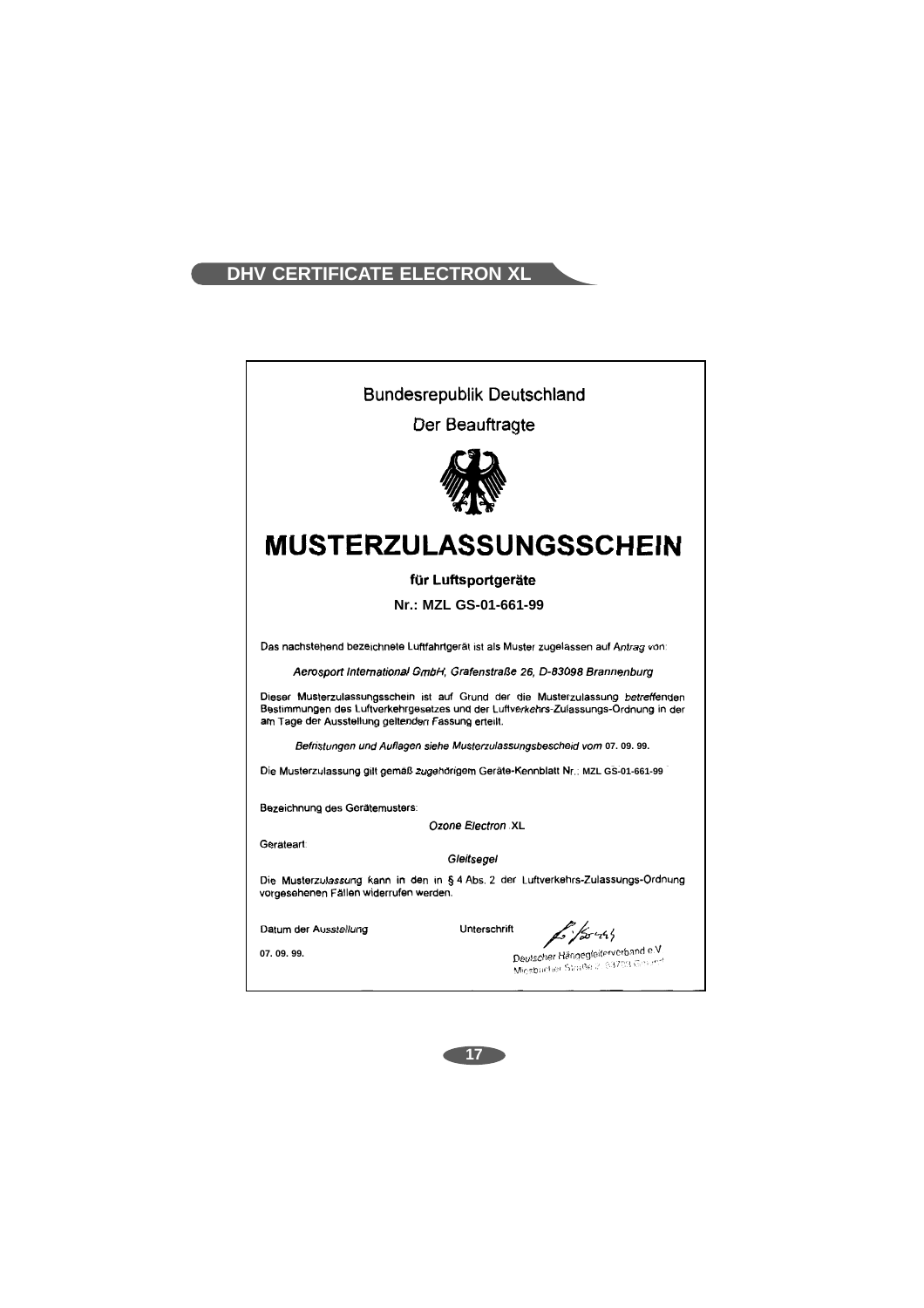# **Ozone Electron S**

DHV Certification Number: MZL GS-01-673-99<br>Classification / Harness group: 1 - 2 / GH Classification / Harness group: Number of seats:<br>
Trimming system: Trimming system: Accelerator Trimming system: Acce<br>Winch towing: The Minus System Winch towing:

|                                                                                                          | Behaviour at min. take-<br>off weight (55 kgs)                                                             | Behaviour at max. take-<br>off weight (85 kgs)                                                             |
|----------------------------------------------------------------------------------------------------------|------------------------------------------------------------------------------------------------------------|------------------------------------------------------------------------------------------------------------|
| <b>TAKE-OFF</b><br>Inflation<br>Rising behaviour<br>Lift off speed<br>Take-off behaviour overall         | evenly, immediately<br>immediately comes over pilot<br>average<br>easy                                     | evenly, immediately<br>immediately comes over pilot<br>average<br>easy                                     |
| <b>LEVEL FLIGHT</b><br>Trim speed<br>Speed accelerated<br>Roll damping                                   | $1 - 2$<br>33km/h<br>average                                                                               | $1 - 2$<br>35km/h<br>45km/h<br>average                                                                     |
| <b>TURN BEHAVIOUR</b><br>Spin tendency<br>Control travel<br>Agility                                      | $1 - 2$<br>slight<br>average<br>high                                                                       | 1<br>not available<br>average<br>high                                                                      |
| <b>SYMMETRIC STALL</b><br>Deep stall limit<br><b>Full stall limit</b><br>Control pressure increase       | average 60 cm - 75 cm<br>average 65 cm - 80 cm<br>average                                                  | average 60 cm - 75 cm<br>average 65 cm - 80 cm<br>average                                                  |
| <b>SYMMETRIC TUCK</b><br>Tendency to shoot forward<br>Opening behaviour                                  | $1 - 2$<br>average<br>spontaneous, delayed                                                                 | $1 - 2$<br>average<br>spontaneous, delayed                                                                 |
| <b>SYMMETRIC TUCK</b><br>(ACCELERATED)<br>Tendency to shoot forward<br>Opening behaviour                 |                                                                                                            | $1 - 2$<br>slight<br>spontaneous, delayed                                                                  |
| <b>ASYMMETRIC TUCK</b><br>Turn<br>Rate of turn<br>Loss of altitude<br>Stabilization<br>Opening behaviour | $1 - 2$<br>90 - 180 degrees<br>average with deceleration<br>average<br>spontaneous<br>spontaneous, delayed | $1 - 2$<br>90 - 180 degrees<br>average with deceleration<br>average<br>spontaneous<br>spontaneous, delayed |

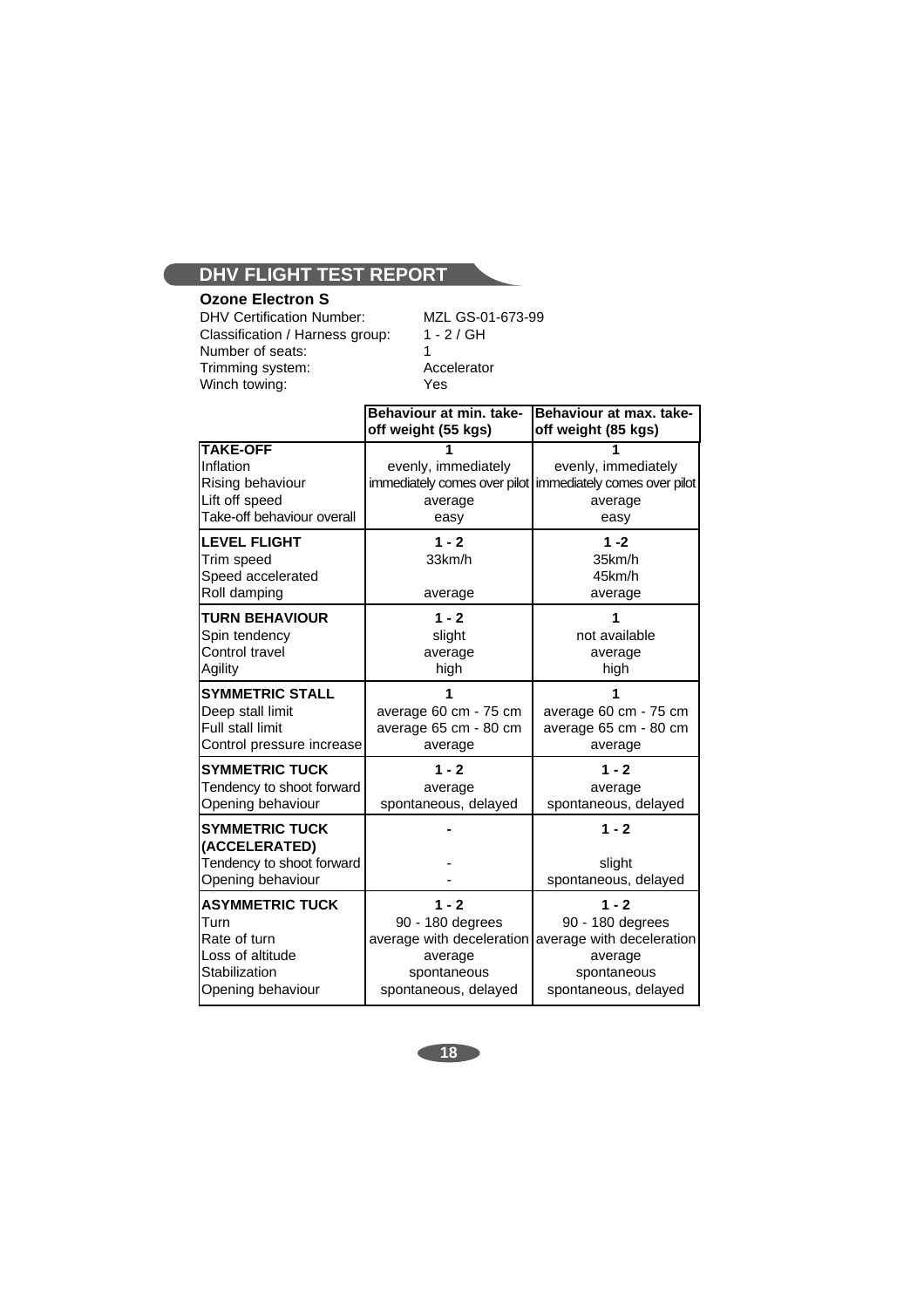**Ozone Electron S (continued)**

|                                                     | Behaviour at min. take-                            | Behaviour at max. take-                            |
|-----------------------------------------------------|----------------------------------------------------|----------------------------------------------------|
|                                                     | off weight (55 kgs)                                | off weight (85 kgs)                                |
| <b>ASYMMETRIC TUCK</b>                              |                                                    | $1 - 2$                                            |
| (ACCELERATED)                                       |                                                    |                                                    |
| Turn                                                |                                                    | 90 - 180 degrees                                   |
| Rate of turn                                        |                                                    | average with deceleration                          |
| Loss of altitude                                    |                                                    | average                                            |
| Stabilization                                       |                                                    | spontaneous                                        |
| Opening behaviour                                   |                                                    | spontaneous, delayed                               |
| <b>COUNTERSTEERING</b><br><b>AN ASYMMETRIC TUCK</b> | 1                                                  | 1                                                  |
| Stabilization                                       |                                                    |                                                    |
| Control travel                                      | spontaneous                                        | spontaneous                                        |
|                                                     | average                                            | average                                            |
| Control pressure increase                           | average                                            | average                                            |
| Opposite turn<br>Opening behaviour                  | easy, no tendency to stall<br>spontaneous, delayed | easy, no tendency to stall<br>spontaneous, delayed |
|                                                     |                                                    |                                                    |
| <b>FULLSTALL (symmetric exit)</b>                   | $1 - 2$                                            | $1 - 2$                                            |
| FULLSTALL (asymmetric exit)                         | $1 - 2$                                            | $1 - 2$                                            |
| <b>SPIN AT TRIM SPEED</b>                           | $1 - 2$                                            | $1 - 2$                                            |
| SPIN IN STATIONARY TURN                             | $1 - 2$                                            | $1 - 2$                                            |
| <b>SPIRAL DIVE</b>                                  | $1 - 2$                                            | $1 - 2$                                            |
| Entry                                               | easy                                               | easy                                               |
| Spin tendency                                       | slight                                             | not available                                      |
| Exit                                                | turn continues through                             | turn continues through                             |
|                                                     | 180-360 degrees                                    | 180-360 degrees                                    |
| <b>B-LINE STALL</b>                                 | $1 - 2$                                            | $1 - 2$                                            |
| Entry                                               | easy                                               | easy                                               |
| Exit                                                | delayed acceleration $<$ 4 sec                     | delayed acceleration $<$ 4 sec                     |
| <b>LANDING</b>                                      | 1                                                  | 1                                                  |
| Landing behaviour                                   | easy                                               | easy                                               |
| <b>ADDITIONAL FLIGHT</b><br><b>SAFETY REMARKS</b>   |                                                    |                                                    |

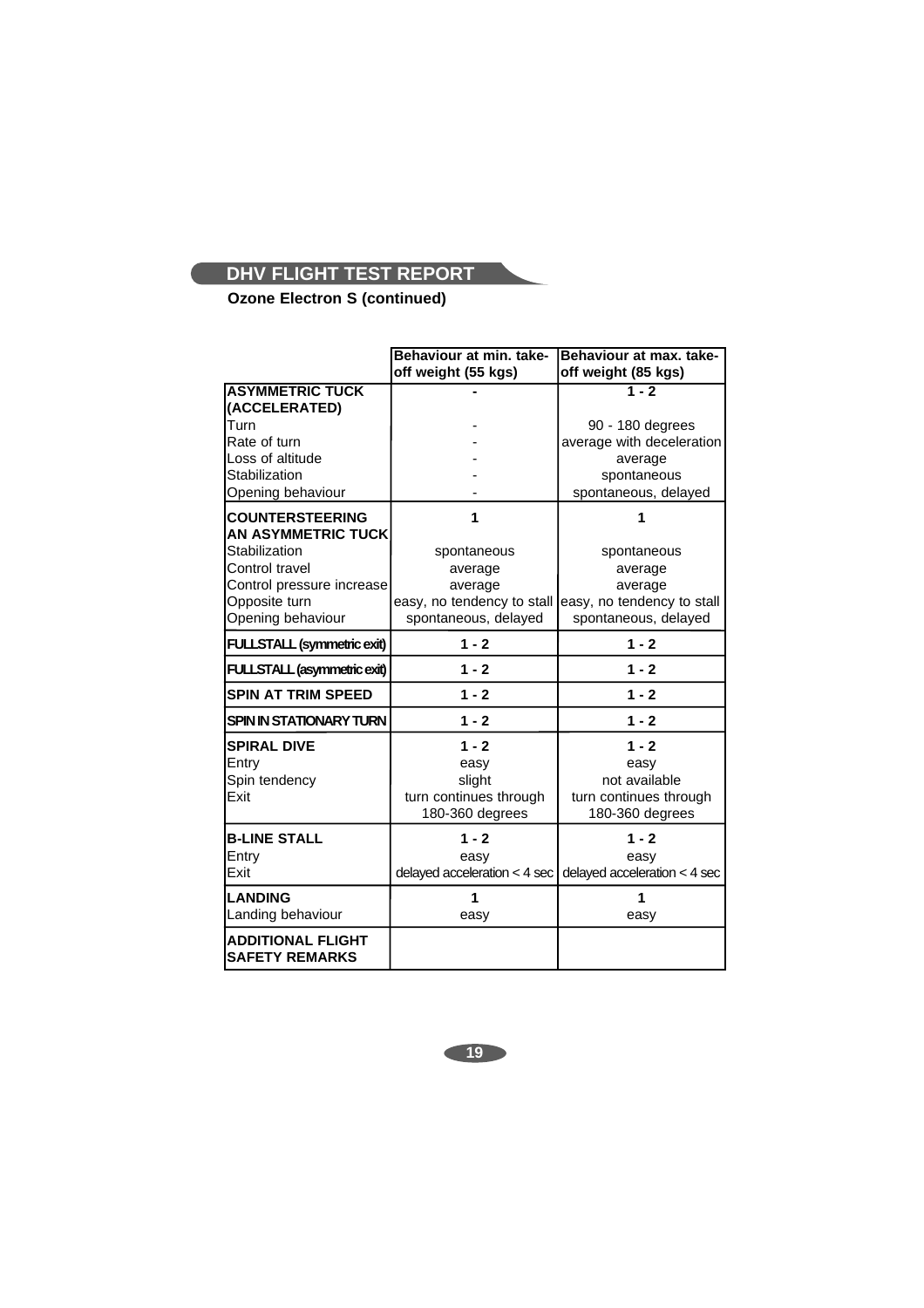# **Ozone Electron M**



DHV Certification Number: MZL GS-01-661-99<br>Classification / Harness group: 1 - 3 / GH Classification / Harness group: Number of seats:<br>
Trimming system:<br>
Accelerator Trimming system: Acce<br>Winch towing: The Minus Pes Winch towing:

|                                                                                                          | Behaviour at min. take-<br>off weight (80 kgs)                                | Behaviour at max, take-<br>off weight (100 kgs)                                                                                      |
|----------------------------------------------------------------------------------------------------------|-------------------------------------------------------------------------------|--------------------------------------------------------------------------------------------------------------------------------------|
| <b>TAKE-OFF</b><br>Inflation<br>Rising behaviour<br>Lift off speed<br>Take-off behaviour overall         | evenly, immediately<br>immediately comes over pilot<br>average<br>easy        | evenly, immediately<br>immediately comes over pilot<br>average<br>easy                                                               |
| <b>LEVEL FLIGHT</b><br>Trim speed<br>Speed accelerated<br>Roll damping                                   | 1<br>34km/h<br>average                                                        | 35km/h<br>45km/h<br>average                                                                                                          |
| <b>TURN BEHAVIOUR</b><br>Spin tendency<br>Control travel<br>Agility                                      | 1<br>not available<br>average<br>high                                         | 1<br>not available<br>average<br>high                                                                                                |
| <b>SYMMETRIC STALL</b><br>Deep stall limit<br><b>Full stall limit</b><br>Control pressure increase       | $1 - 2$<br>average 60 cm - 75 cm<br>average 65 cm - 80 cm<br>high             | $1 - 2$<br>average 60 cm - 75 cm<br>average 65 cm - 80 cm<br>high                                                                    |
| <b>SYMMETRIC TUCK</b><br>Tendency to shoot forward<br>Opening behaviour                                  | 1<br>slight<br>spontaneous, quickly                                           | 1<br>slight<br>spontaneous, quickly                                                                                                  |
| <b>SYMMETRIC TUCK</b><br>(ACCELERATED)<br>Tendency to shoot forward<br>Opening behaviour                 |                                                                               | $1 - 2$<br>slight<br>spontaneous, delayed                                                                                            |
| <b>ASYMMETRIC TUCK</b><br>Turn<br>Rate of turn<br>Loss of altitude<br>Stabilization<br>Opening behaviour | $1 - 2$<br>90 - 180 degrees<br>average<br>spontaneous<br>spontaneous, delayed | $1 - 2$<br>90 - 180 degrees<br>average with deceleration average with deceleration<br>average<br>spontaneous<br>spontaneous, delayed |

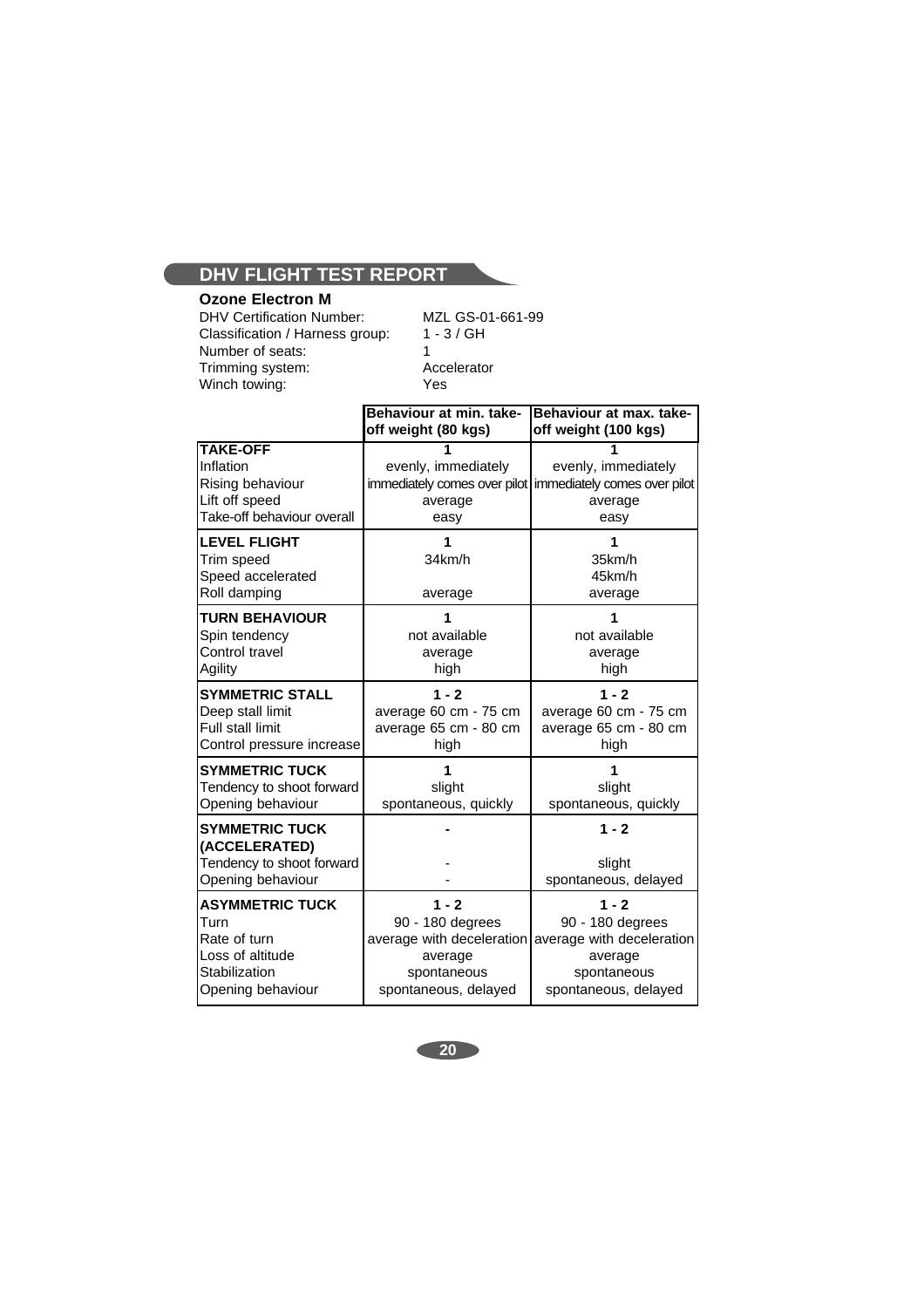# **Ozone Electron M (continued)**

|                                                   | Behaviour at min. take-    | Behaviour at max. take-    |
|---------------------------------------------------|----------------------------|----------------------------|
|                                                   | off weight (80 kgs)        | off weight (100 kgs)       |
| <b>ASYMMETRIC TUCK</b>                            |                            | $1 - 2$                    |
| (ACCELERATED)                                     |                            |                            |
| Turn                                              |                            | 90 - 180 degrees           |
| Rate of turn                                      |                            | average with deceleration  |
| Loss of altitude                                  |                            | average                    |
| Stabilization                                     |                            | spontaneous                |
| Opening behaviour                                 |                            | spontaneous, delayed       |
| <b>COUNTERSTEERING</b>                            | $1 - 2$                    | $1 - 2$                    |
| <b>AN ASYMMETRIC TUCK</b>                         |                            |                            |
| Stabilization                                     | countersteering easy       | countersteering easy       |
| Control travel                                    | average                    | average                    |
| Control pressure increase                         | high                       | high                       |
| Opposite turn                                     | easy, no tendency to stall | easy, no tendency to stall |
| Opening behaviour                                 | spontaneous, delayed       | spontaneous, delayed       |
| <b>FULLSTALL (symmetric exit)</b>                 | $1 - 2$                    | $1 - 2$                    |
| FULLSTALL (asymmetric exit)                       | $1 - 2$                    | $1 - 2$                    |
| <b>SPIN AT TRIM SPEED</b>                         | $1 - 2$                    | $1 - 2$                    |
| <b>SPIN IN STATIONARY TURN</b>                    | $1 - 2$                    | $1 - 2$                    |
| <b>SPIRAL DIVE</b>                                | 1                          | 1                          |
| Entry                                             | easy                       | easy                       |
| Spin tendency                                     | not available              | not available              |
| Exit                                              | spontaneous                | spontaneous                |
| <b>B-LINE STALL</b>                               | 1                          | 1                          |
| Entry                                             | easy                       | easy                       |
| Exit                                              | spontaneous                | spontaneous                |
| <b>LANDING</b>                                    | 1                          |                            |
| Landing behaviour                                 | easy                       | easy                       |
| <b>ADDITIONAL FLIGHT</b><br><b>SAFETY REMARKS</b> |                            |                            |

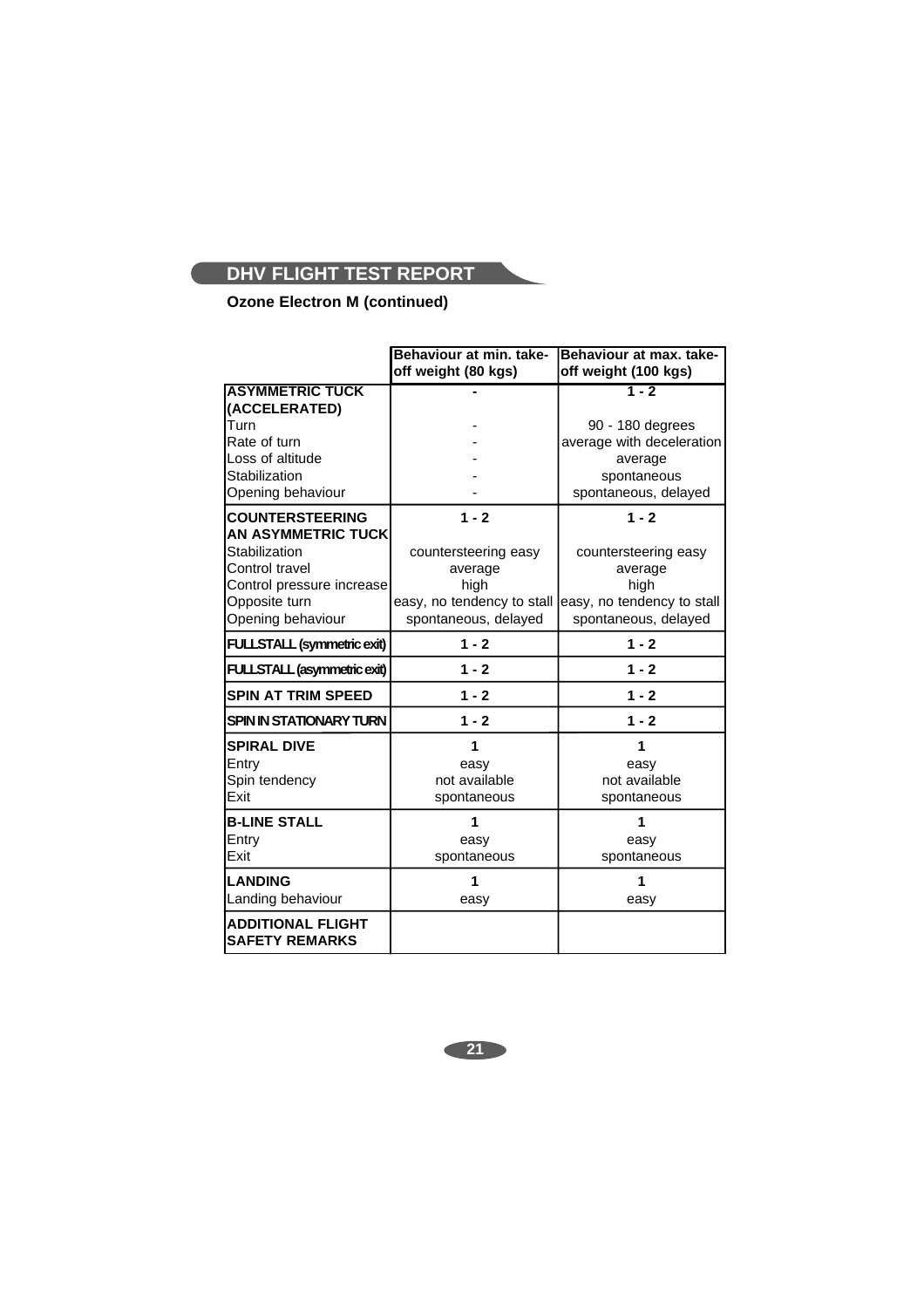# **Ozone Electron L**

DHV Certification Number: MZL GS-01-666-99<br>Classification / Harness group: 1 - 2 / GH Classification / Harness group: 1<br>Number of seats: 1 Number of seats:<br>
Trimming system:<br>
Trimming system:<br>
Accelerator Trimming system:

Winch towing: Yes

|                                                                                                          | Behaviour at min. take-<br>off weight (95 kgs)                                                            | Behaviour at max, take-<br>off weight (115 kgs)                                                           |
|----------------------------------------------------------------------------------------------------------|-----------------------------------------------------------------------------------------------------------|-----------------------------------------------------------------------------------------------------------|
| <b>TAKE-OFF</b><br>Inflation<br>Rising behaviour<br>Lift off speed<br>Take-off behaviour overall         | evenly, immediately<br>slight<br>easy                                                                     | evenly, immediately<br>immediately comes over pilot   immediately comes over pilot<br>slight<br>easy      |
| <b>LEVEL FLIGHT</b><br>Trim speed<br>Speed accelerated<br>Roll damping                                   | $1 - 2$<br>34km/h<br>average                                                                              | $1 - 2$<br>35km/h<br>44km/h<br>average                                                                    |
| <b>TURN BEHAVIOUR</b><br>Spin tendency<br>Control travel<br>Agility                                      | 1<br>not available<br>high<br>average                                                                     | 1<br>not available<br>high<br>average                                                                     |
| <b>SYMMETRIC STALL</b><br>Deep stall limit<br><b>Full stall limit</b><br>Control pressure increase       | late $> 75$ cm<br>late > 90 cm<br>average                                                                 | late > 75 cm<br>late > 90 cm<br>average                                                                   |
| <b>SYMMETRIC TUCK</b><br>Tendency to shoot forward<br>Opening behaviour                                  | $1 - 2$<br>slight<br>spontaneous, delayed                                                                 | $1 - 2$<br>slight<br>spontaneous, delayed                                                                 |
| <b>SYMMETRIC TUCK</b><br>(ACCELERATED)<br>Tendency to shoot forward<br>Opening behaviour                 |                                                                                                           | $1 - 2$<br>slight<br>spontaneous, delayed                                                                 |
| <b>ASYMMETRIC TUCK</b><br>Turn<br>Rate of turn<br>Loss of altitude<br>Stabilization<br>Opening behaviour | $1 - 2$<br>90 - 180 degrees<br>average with deceleration<br>slight<br>spontaneous<br>spontaneous, delayed | $1 - 2$<br>90 - 180 degrees<br>average with deceleration<br>slight<br>spontaneous<br>spontaneous, delayed |

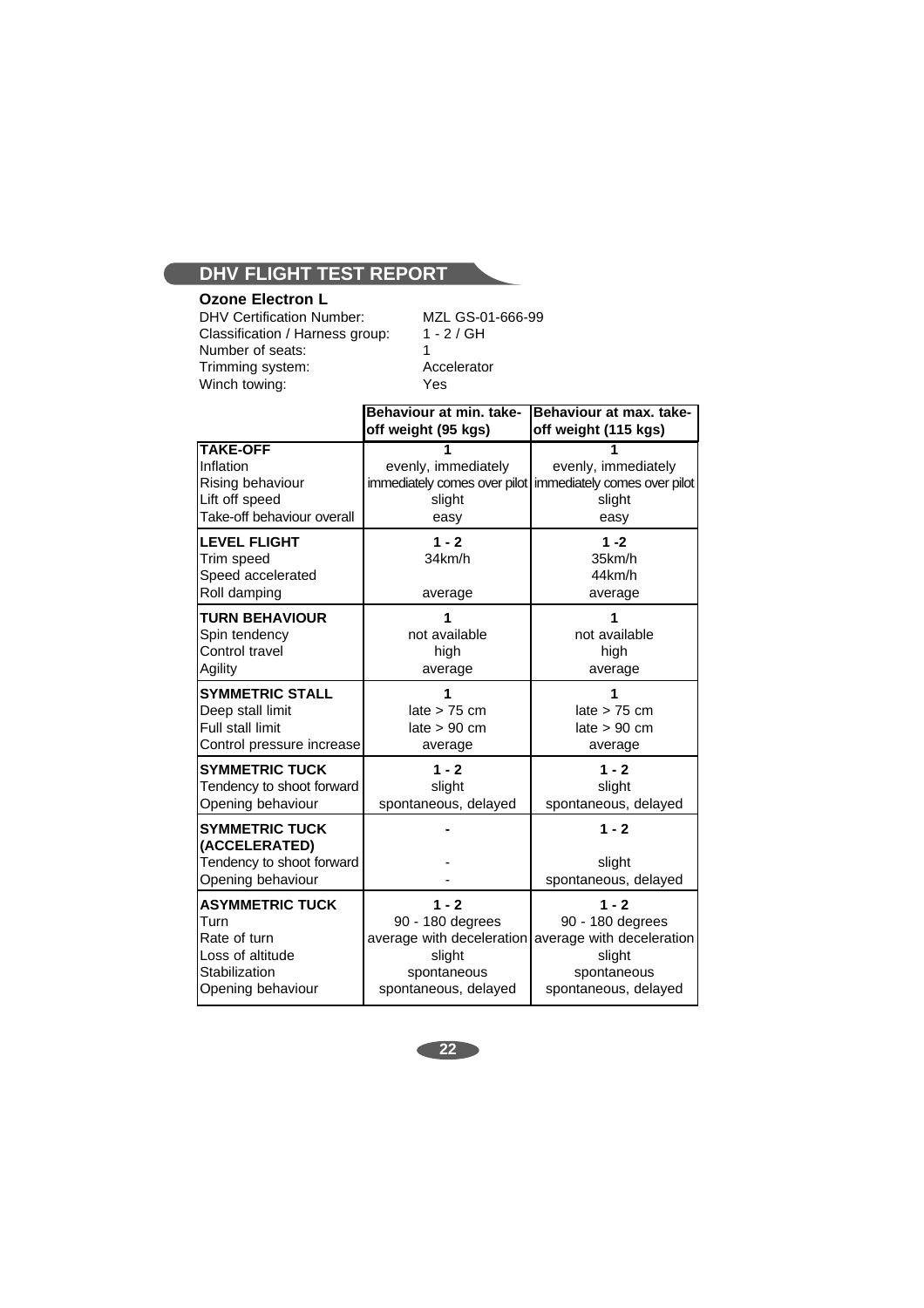**Ozone Electron L (continued)**

|                                                   | Behaviour at min. take-                                | Behaviour at max. take-                                       |
|---------------------------------------------------|--------------------------------------------------------|---------------------------------------------------------------|
|                                                   | off weight (95 kgs)                                    | off weight (115 kgs)                                          |
| <b>ASYMMETRIC TUCK</b>                            |                                                        | $1 - 2$                                                       |
| (ACCELERATED)                                     |                                                        |                                                               |
| Turn                                              |                                                        | 90 - 180 degrees                                              |
| Rate of turn                                      |                                                        | average with deceleration                                     |
| Loss of altitude                                  |                                                        | average                                                       |
| Stabilization                                     |                                                        | spontaneous                                                   |
| Opening behaviour                                 |                                                        | spontaneous, delayed                                          |
| <b>COUNTERSTEERING</b>                            | 1                                                      |                                                               |
| <b>AN ASYMMETRIC TUCK</b>                         |                                                        |                                                               |
| Stabilization                                     | spontaneous                                            | spontaneous                                                   |
| Control travel                                    | high                                                   | high                                                          |
| Control pressure increase                         | average                                                | average                                                       |
| Opposite turn                                     | easy, no tendency to stall leasy, no tendency to stall |                                                               |
| Opening behaviour                                 | spontaneous, delayed                                   | spontaneous, delayed                                          |
| <b>FULLSTALL (symmetric exit)</b>                 | $1 - 2$                                                | $1 - 2$                                                       |
| FULLSTALL (asymmetric exit)                       | 1                                                      | 1                                                             |
| <b>SPIN AT TRIM SPEED</b>                         | $1 - 2$                                                | $1 - 2$                                                       |
| <b>SPIN IN STATIONARY TURN</b>                    | 1                                                      | 1                                                             |
| <b>SPIRAL DIVE</b>                                | 1                                                      | 1                                                             |
| Entry                                             | easy                                                   | easy                                                          |
| Spin tendency                                     | not available                                          | not available                                                 |
| Exit                                              | spontaneous                                            | spontaneous                                                   |
| <b>B-LINE STALL</b>                               | $1 - 2$                                                | $1 - 2$                                                       |
| Entry                                             | easy                                                   | easy                                                          |
| Exit                                              |                                                        | delayed acceleration < 4 sec $ $ delayed acceleration < 4 sec |
| <b>LANDING</b>                                    | 1                                                      | 1                                                             |
| Landing behaviour                                 | easy                                                   | easy                                                          |
| <b>ADDITIONAL FLIGHT</b><br><b>SAFETY REMARKS</b> |                                                        |                                                               |

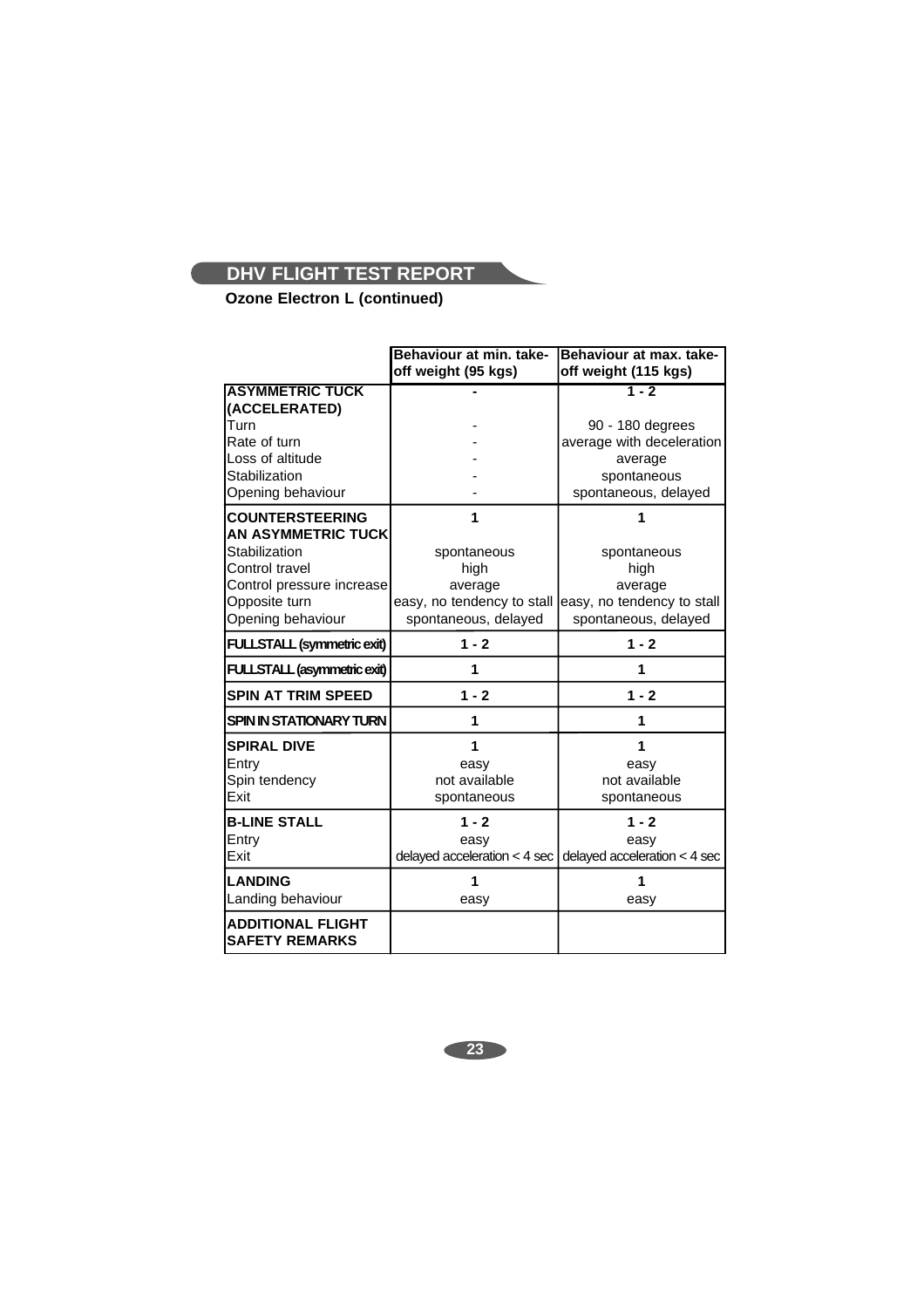# **Ozone Electron XL**

DHV Certification Number: MZL GS-01-701-99<br>Classification / Harness group: 1 - 2 / GH Classification / Harness group: Number of seats: 1<br>Trimming system: 1<br>Accelerator Trimming system: Acce<br>Winch towing: The Mes Winch towing:

|                                                                                                          | Behaviour at min. take-<br>off weight (110 kgs)                                                           | Behaviour at max. take-<br>off weight (135 kgs)                                                           |
|----------------------------------------------------------------------------------------------------------|-----------------------------------------------------------------------------------------------------------|-----------------------------------------------------------------------------------------------------------|
| <b>TAKE-OFF</b><br>Inflation<br>Rising behaviour<br>Lift off speed<br>Take-off behaviour overall         | evenly, immediately<br>slight<br>easy                                                                     | evenly, immediately<br>immediately comes over pilot   immediately comes over pilot<br>slight<br>easy      |
| <b>LEVEL FLIGHT</b><br>Trim speed<br>Speed accelerated<br>Roll damping                                   | $1 - 2$<br>34km/h<br>average                                                                              | $1 - 2$<br>35km/h<br>47km/h<br>average                                                                    |
| <b>TURN BEHAVIOUR</b><br>Spin tendency<br>Control travel<br>Agility                                      | $1 - 2$<br>slight<br>high<br>average                                                                      | $1 - 2$<br>slight<br>high<br>average                                                                      |
| <b>SYMMETRIC STALL</b><br>Deep stall limit<br><b>Full stall limit</b><br>Control pressure increase       | 1<br>late $> 75$ cm<br>late > 90 cm<br>average                                                            | late > 75 cm<br>late > 90 cm<br>average                                                                   |
| <b>SYMMETRIC TUCK</b><br>Tendency to shoot forward<br>Opening behaviour                                  | $1 - 2$<br>slight<br>spontaneous, delayed                                                                 | $1 - 2$<br>slight<br>spontaneous, delayed                                                                 |
| <b>SYMMETRIC TUCK</b><br>(ACCELERATED)<br>Tendency to shoot forward<br>Opening behaviour                 |                                                                                                           | $1 - 2$<br>slight<br>spontaneous, delayed                                                                 |
| <b>ASYMMETRIC TUCK</b><br>Turn<br>Rate of turn<br>Loss of altitude<br>Stabilization<br>Opening behaviour | $1 - 2$<br>90 - 180 degrees<br>average with deceleration<br>slight<br>spontaneous<br>spontaneous, delayed | $1 - 2$<br>90 - 180 degrees<br>average with deceleration<br>slight<br>spontaneous<br>spontaneous, delayed |

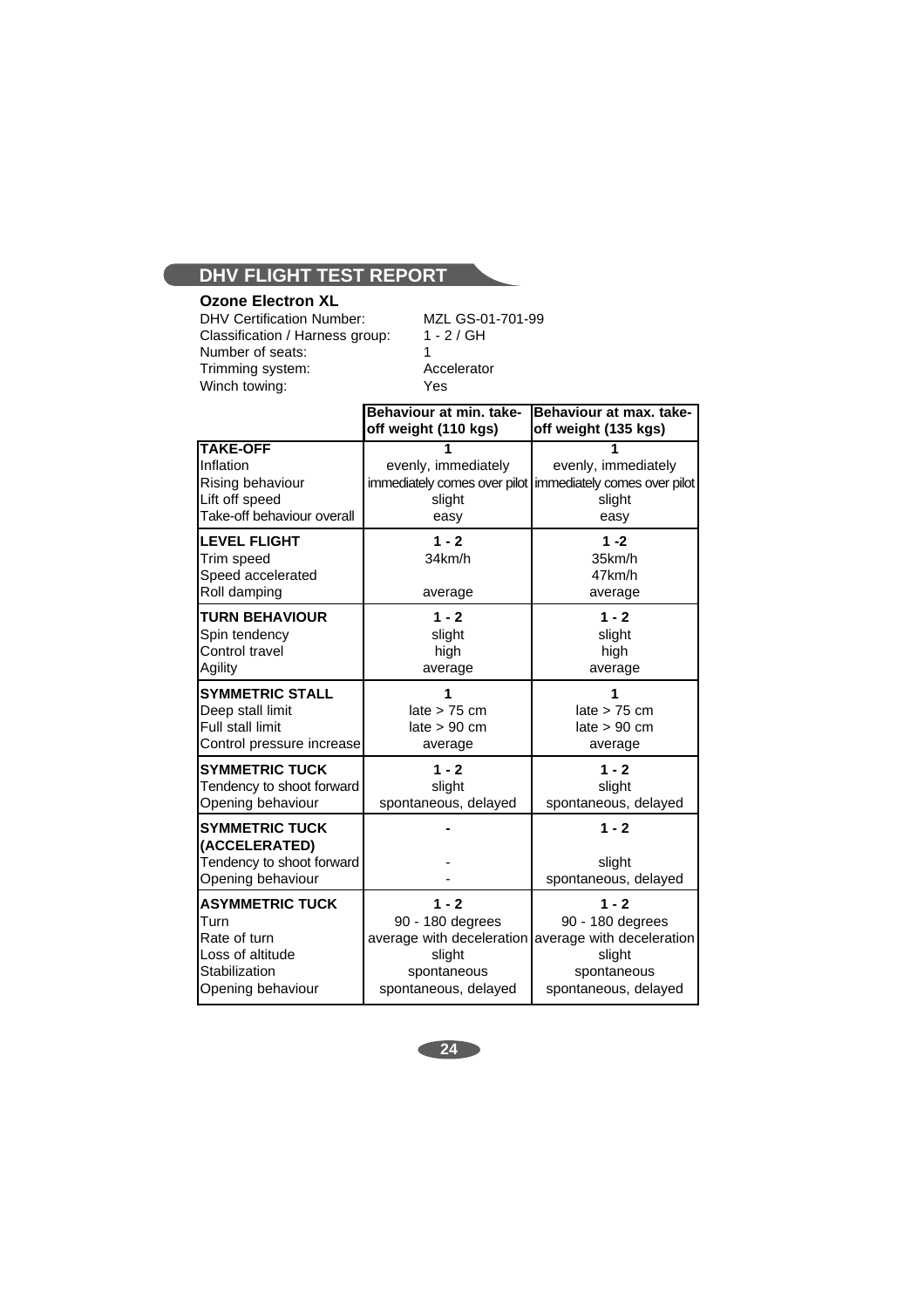**Ozone Electron XL (continued)**

|                                                     | Behaviour at min. take-                                | Behaviour at max. take-                                   |
|-----------------------------------------------------|--------------------------------------------------------|-----------------------------------------------------------|
|                                                     | off weight (110 kgs)                                   | off weight (135 kgs)                                      |
| <b>ASYMMETRIC TUCK</b><br>(ACCELERATED)             |                                                        | $1 - 2$                                                   |
| <b>Turn</b>                                         |                                                        | 90 - 180 degrees                                          |
| Rate of turn                                        |                                                        | average with deceleration                                 |
| Loss of altitude                                    |                                                        | average                                                   |
| Stabilization                                       |                                                        | spontaneous                                               |
| Opening behaviour                                   |                                                        | spontaneous, delayed                                      |
| <b>COUNTERSTEERING</b><br><b>AN ASYMMETRIC TUCK</b> | $1 - 2$                                                | $1 - 2$                                                   |
| Stabilization                                       | spontaneous                                            | spontaneous                                               |
| <b>Control travel</b>                               | high                                                   | high                                                      |
| Control pressure increase                           | average                                                | average                                                   |
| Opposite turn                                       | easy, no tendency to stall leasy, no tendency to stall |                                                           |
| Opening behaviour                                   | spontaneous, delayed                                   | spontaneous, delayed                                      |
| <b>FULLSTALL (symmetric exit)</b>                   | $1 - 2$                                                | $1 - 2$                                                   |
| <b>FULLSTALL (asymmetric exit)</b>                  | $1 - 2$                                                | $1 - 2$                                                   |
| <b>SPIN AT TRIM SPEED</b>                           | $1 - 2$                                                | $1 - 2$                                                   |
| <b>SPIN IN STATIONARY TURN</b>                      | $1 - 2$                                                | $1 - 2$                                                   |
| <b>SPIRAL DIVE</b>                                  | $1 - 2$                                                | 1                                                         |
| Entry                                               | easy                                                   | easy                                                      |
| Spin tendency                                       | slight                                                 | not available                                             |
| <b>Exit</b>                                         | spontaneous                                            | spontaneous                                               |
| <b>B-LINE STALL</b>                                 | $1 - 2$                                                | $1 - 2$                                                   |
| Entry                                               | easy                                                   | easy                                                      |
| <b>IExit</b>                                        |                                                        | delayed acceleration < 4 sec delayed acceleration < 4 sec |
| <b>LANDING</b>                                      | 1                                                      |                                                           |
| Landing behaviour                                   | easy                                                   | easy                                                      |
| <b>ADDITIONAL FLIGHT</b><br><b>SAFETY REMARKS</b>   |                                                        |                                                           |

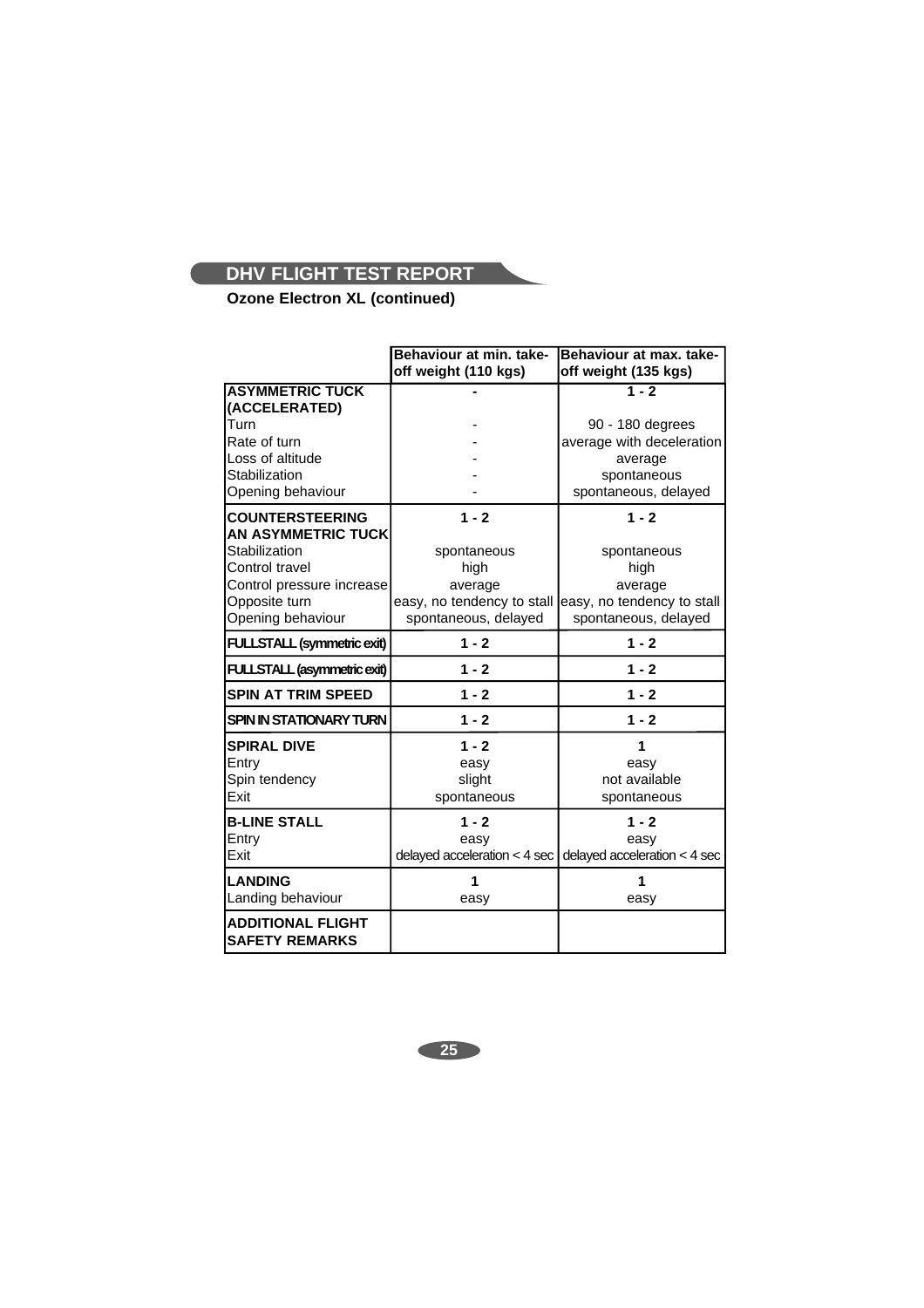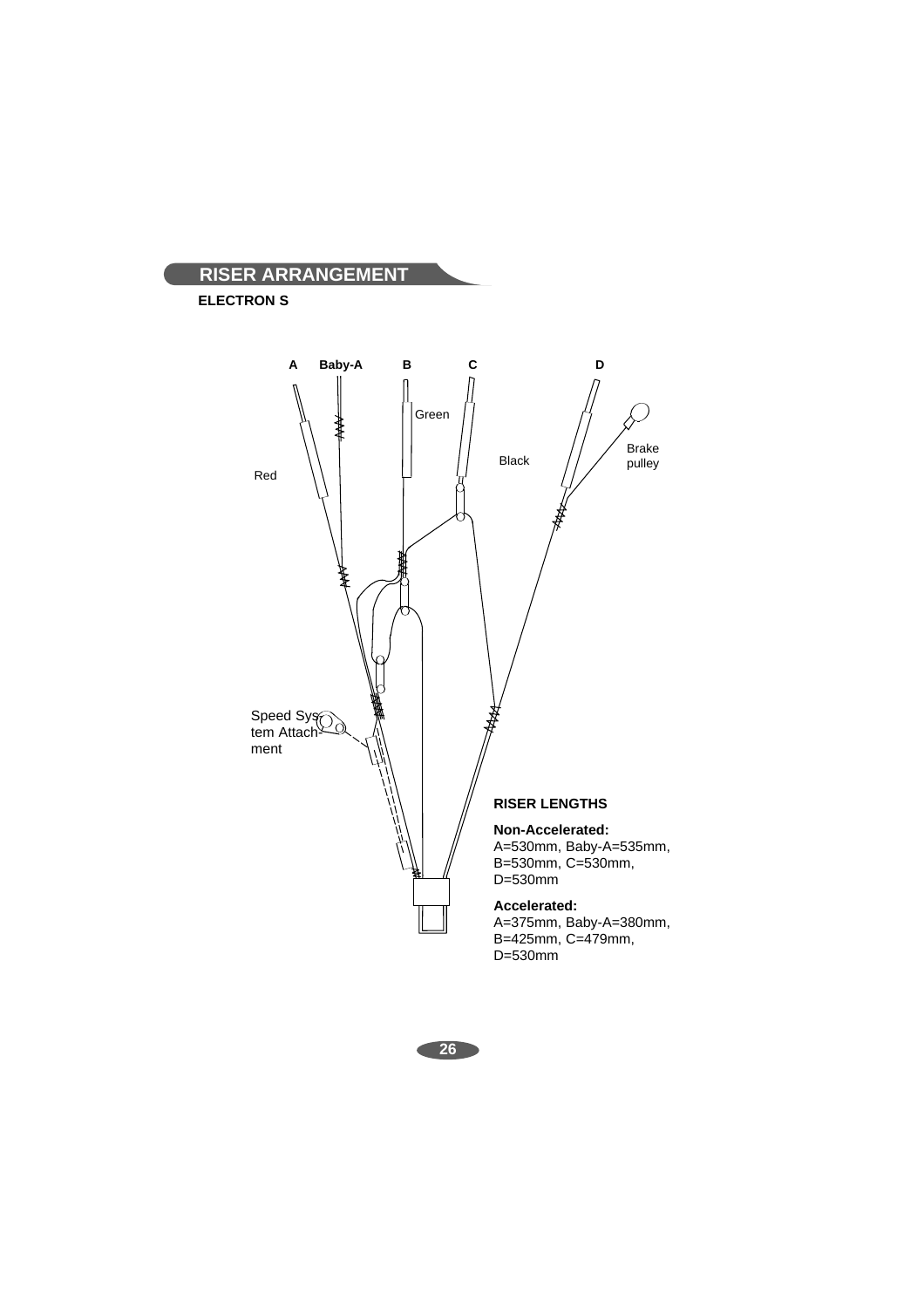

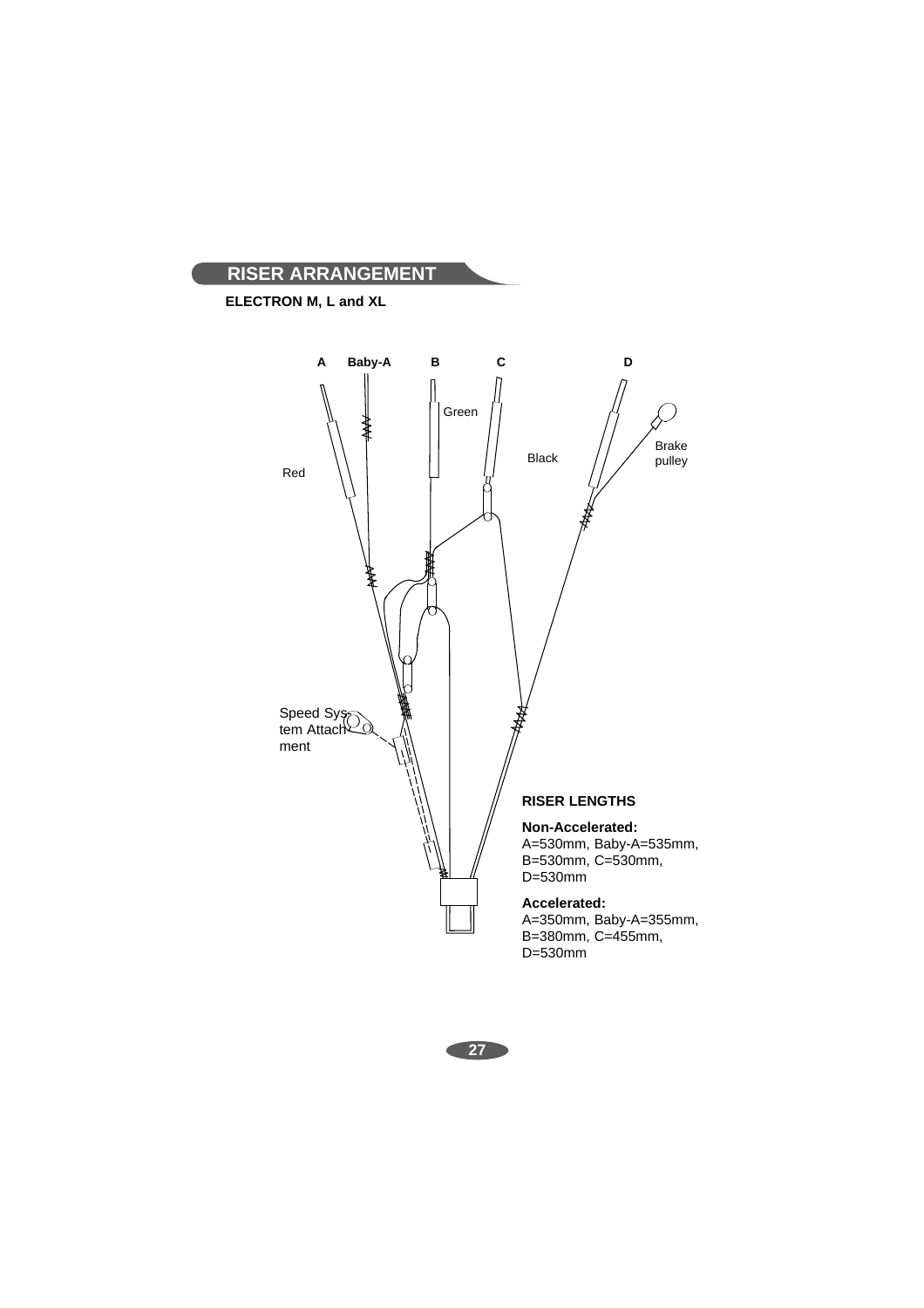

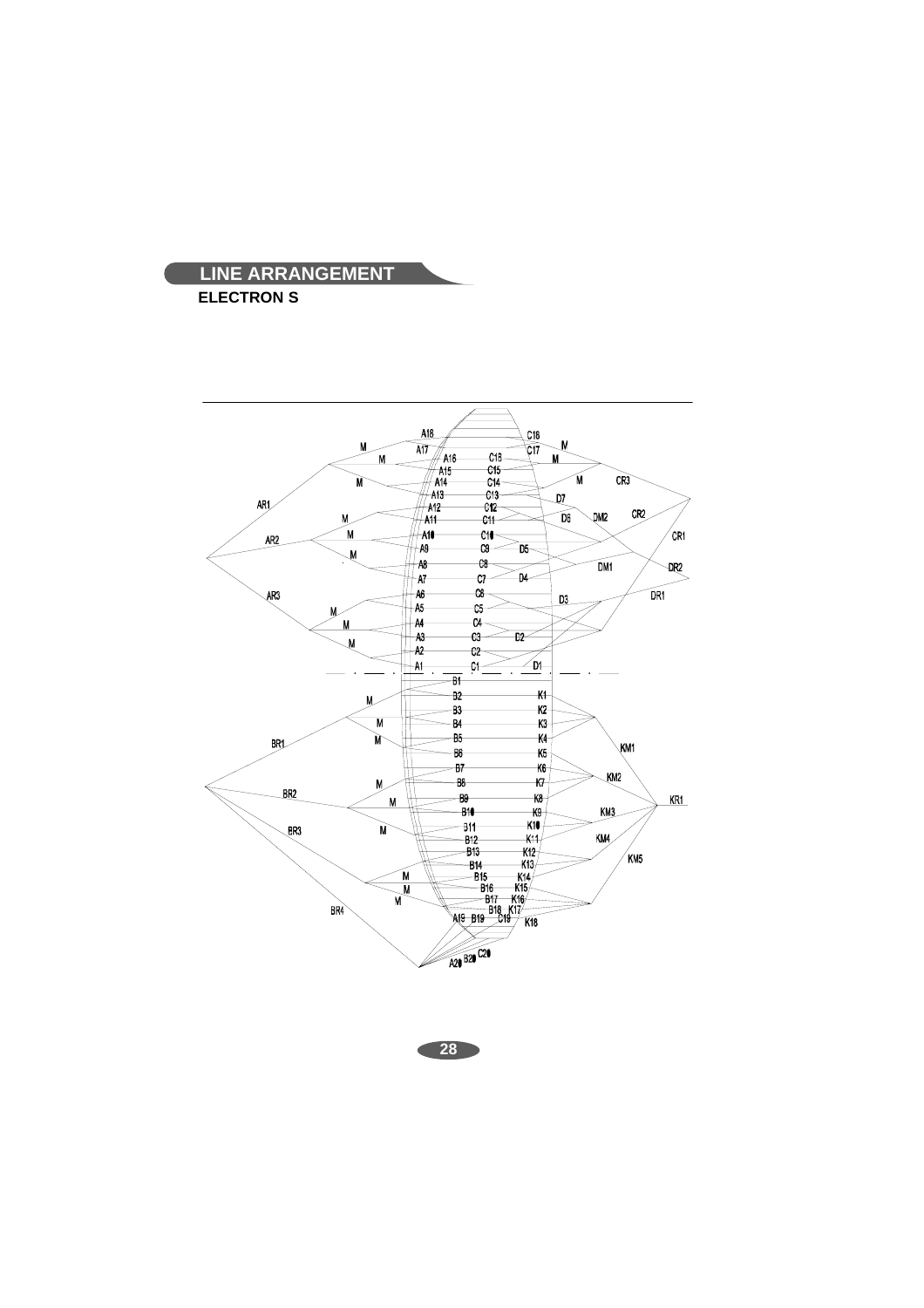

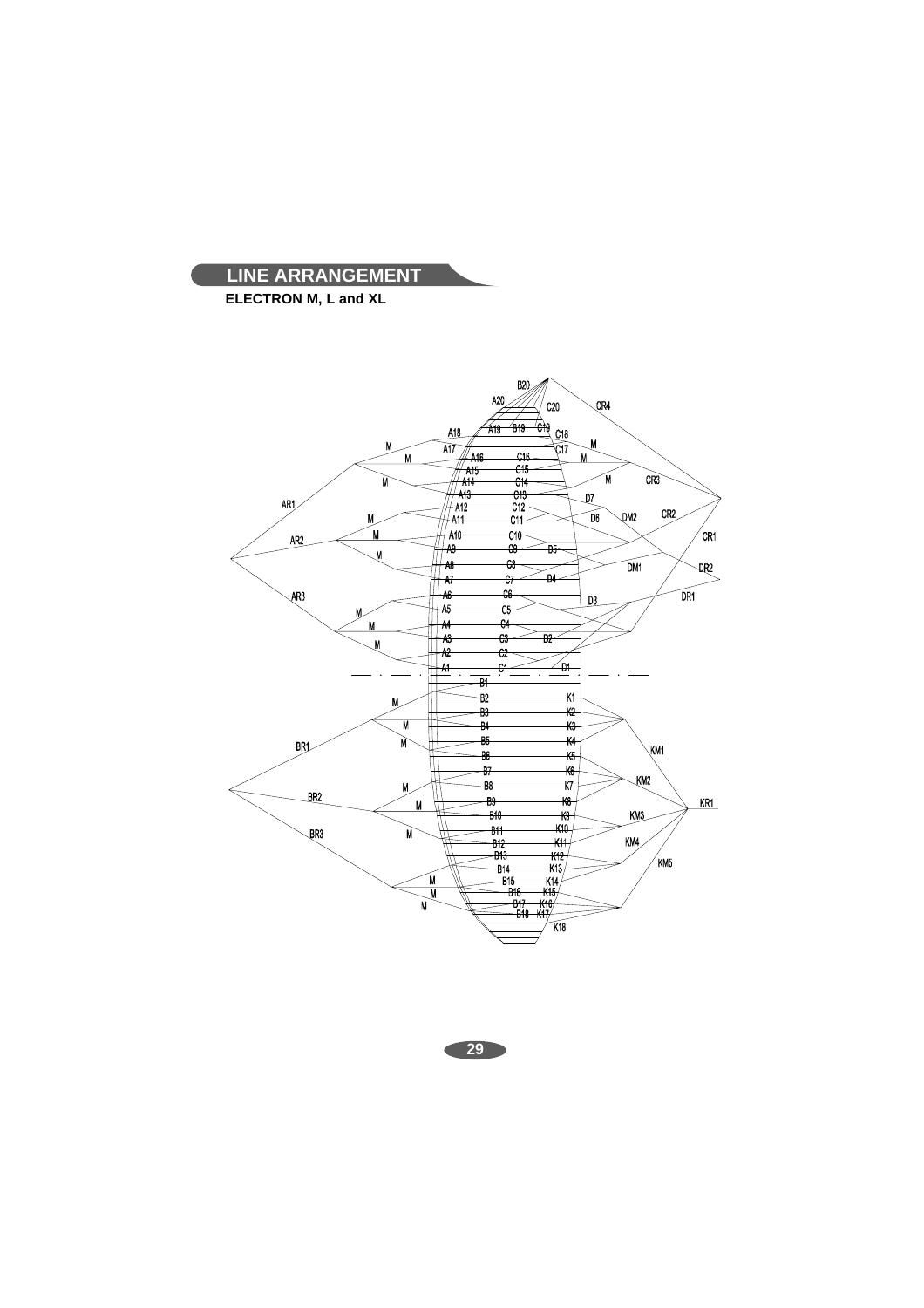# **ELECTRON Small (DHV 1-2)**

|     | Line           |      |      |      |      |               | <b>Brake</b>    |
|-----|----------------|------|------|------|------|---------------|-----------------|
|     | No.            | A    | в    | С    | D    | <b>Brakes</b> | <u>No.</u>      |
| Tip | 20             | 6002 | 5972 | 5972 |      |               |                 |
|     |                |      |      |      |      |               |                 |
|     |                |      |      |      |      |               |                 |
|     | 19             | 6272 | 6202 | 6252 |      | 6866          | K18             |
|     | 18             | 6317 | 6294 | 6334 |      | 6841          | K17             |
|     | 17             | 6357 | 6324 | 6364 |      | 6826          | K16             |
|     | 16             | 6387 | 6344 | 6394 |      | 6846          | K <sub>15</sub> |
|     | 15             | 6417 | 6364 | 6414 |      | 6820          | K <sub>14</sub> |
|     | 14             | 6437 | 6384 | 6444 |      | 6800          | K <sub>13</sub> |
|     | 13             | 6467 | 6414 | 6484 | 6614 | 6830          | K12             |
|     | 12             | 6497 | 6444 | 6534 |      | 6850          | K11             |
|     | 11             | 6477 | 6424 | 6514 | 6604 | 6850          | K10             |
|     | 10             | 6467 | 6414 | 6504 |      | 6910          | K9              |
|     | 9              | 6467 | 6414 | 6504 | 6634 | 6990          | K8              |
|     | 8              | 6487 | 6424 | 6524 |      | 6990          | K7              |
|     | 7              | 6517 | 6454 | 6544 | 6684 | 7050          | K6              |
|     | 6              | 6517 | 6454 | 6544 |      | 7150          | K5              |
|     | 5              | 6497 | 6424 | 6514 | 6682 | 7230          | K4              |
|     | 4              | 6487 | 6414 | 6504 |      | 7270          | K3              |
|     | 3              | 6497 | 6424 | 6504 | 6642 | 7350          | K2              |
|     | $\overline{2}$ | 6517 | 6444 | 6524 |      | 7470          | K1              |
|     | 1              | 6557 | 6484 | 6564 | 6692 |               |                 |

# **Centre**

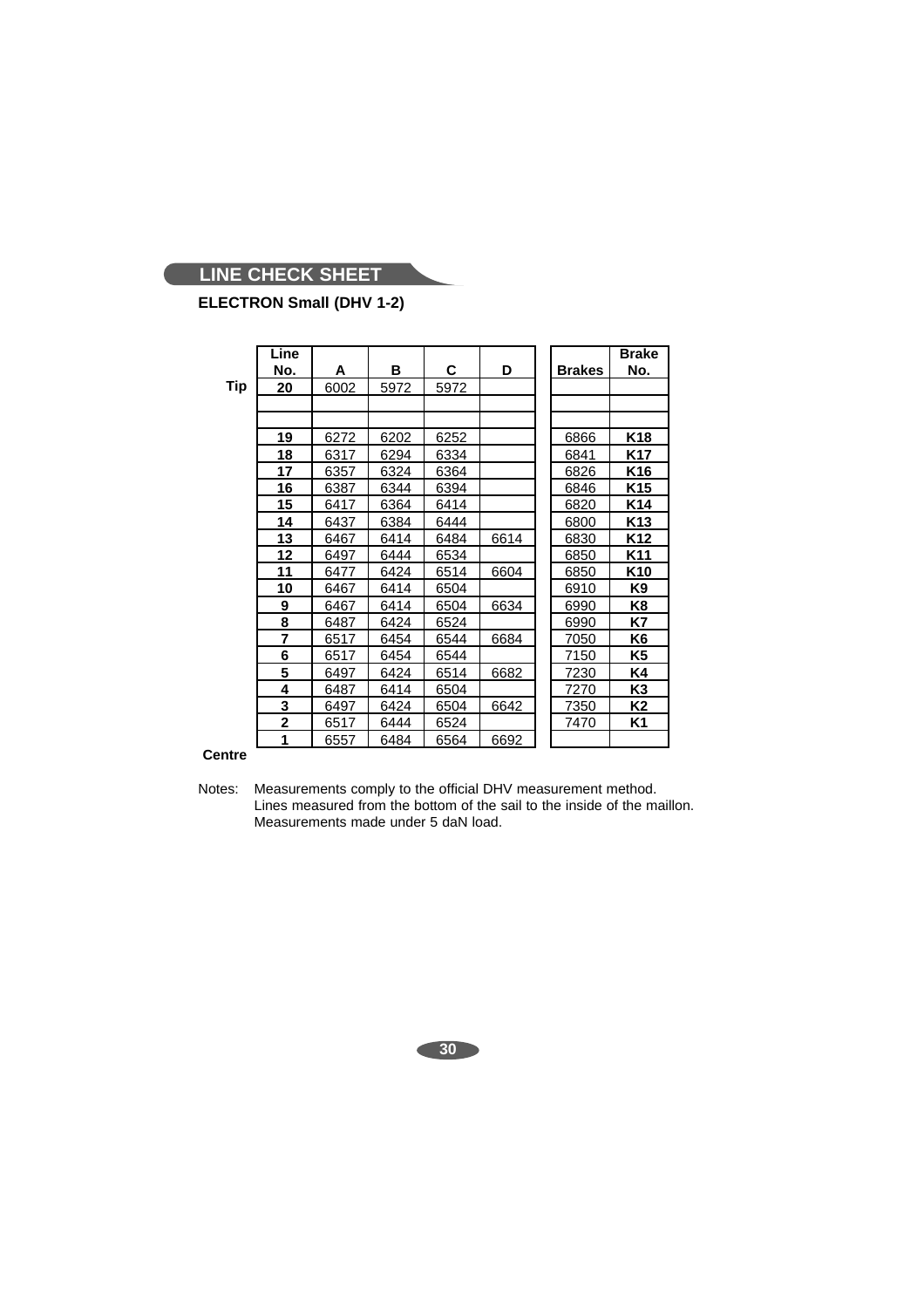# **ELECTRON Medium (DHV 1-2)**

|     | Line           |      |      |      |      |               | <b>Brake</b> |
|-----|----------------|------|------|------|------|---------------|--------------|
|     | No.            | Α    | В    | C    | D    | <b>Brakes</b> | No.          |
| Tip | 20             | 6170 | 6150 | 6160 |      |               |              |
|     |                |      |      |      |      |               |              |
|     |                |      |      |      |      |               |              |
|     | 19             | 6510 | 6435 | 6470 |      | 7120          | K18          |
|     | 18             | 6610 | 6553 | 6560 |      | 7125          | K17          |
|     | 17             | 6660 | 6588 | 6615 |      | 7120          | K16          |
|     | 16             | 6700 | 6638 | 6670 |      | 7150          | K15          |
|     | 15             | 6720 | 6658 | 6700 |      | 7160          | K14          |
|     | 14             | 6750 | 6678 | 6740 |      | 7130          | K13          |
|     | 13             | 6780 | 6698 | 6775 | 6910 | 7150          | K12          |
|     | <u> 12 </u>    | 6795 | 6725 | 6830 |      | 7150          | K11          |
|     | 11             | 6765 | 6695 | 6800 | 6885 | 7140          | K10          |
|     | 10             | 6755 | 6680 | 6805 |      | 7190          | K9           |
|     | 9              | 6755 | 6680 | 6795 | 6920 | 7240          | K8           |
|     | 8              | 6775 | 6705 | 6810 |      | 7240          | K7           |
|     | 7              | 6805 | 6735 | 6830 | 6980 | 7295          | K6           |
|     | 6              | 6815 | 6735 | 6830 |      | 7400          | K5           |
|     | 5              | 6785 | 6705 | 6800 | 6970 | 7470          | K4           |
|     | 4              | 6775 | 6695 | 6790 |      | 7530          | K3           |
|     | 3              | 6785 | 6695 | 6790 | 6940 | 7620          | K2           |
|     | $\overline{2}$ | 6805 | 6725 | 6810 |      | 7745          | K1           |
|     | 1              | 6845 | 6765 | 6850 | 6990 |               |              |

# **Centre**

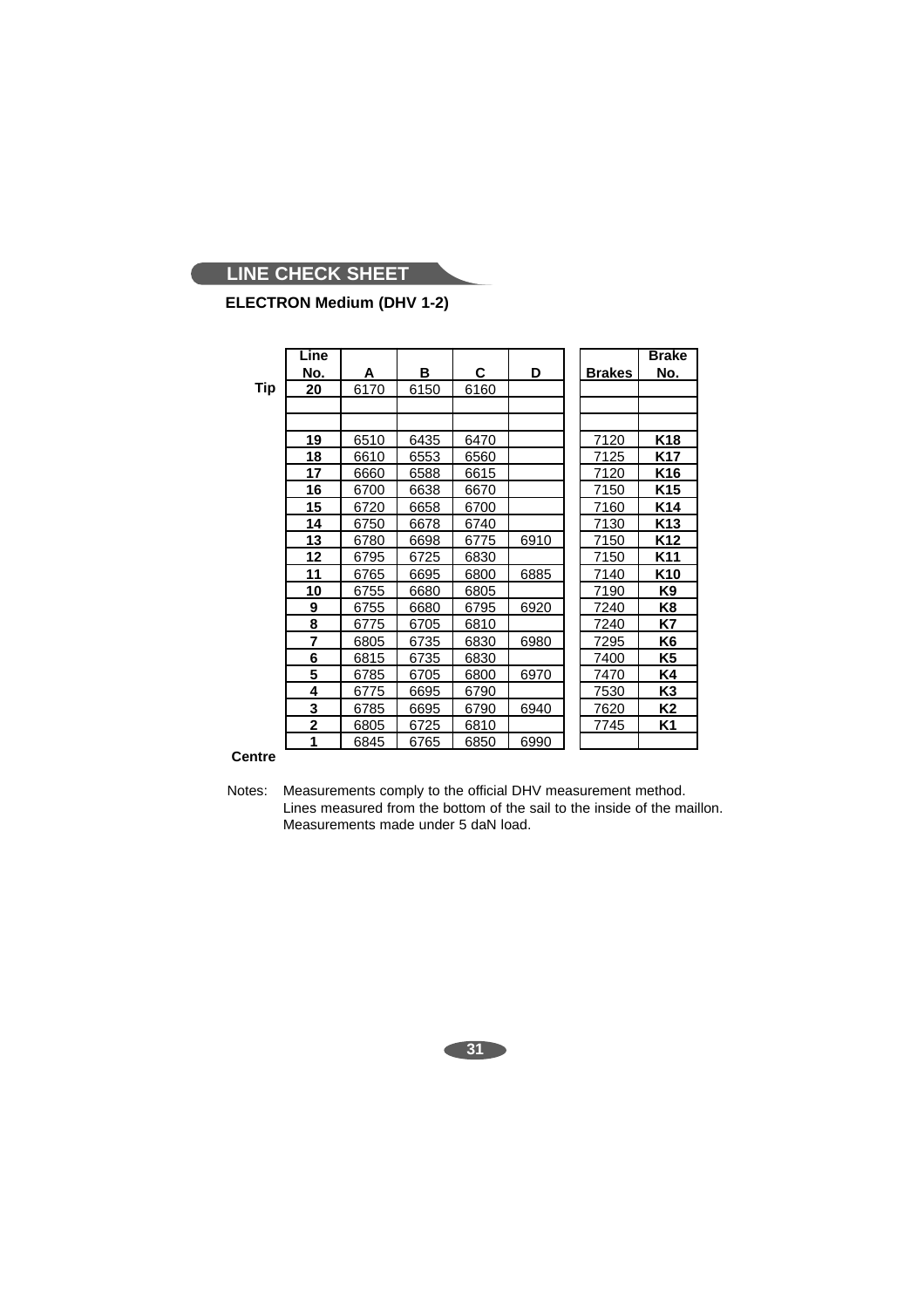# **ELECTRON Large (DHV 1-2)**

**Tip**

|   | Line |      |      |      |      |               | <b>Brake</b>    |
|---|------|------|------|------|------|---------------|-----------------|
|   | No.  | A    | в    | C    | D    | <b>Brakes</b> | No.             |
| J | 20   | 6518 | 6508 | 6518 |      |               |                 |
|   |      |      |      |      |      |               |                 |
|   |      |      |      |      |      |               |                 |
|   | 19   | 6848 | 6788 | 6838 |      | 7478          | K18             |
|   | 18   | 6914 | 6894 | 6945 |      | 7458          | K17             |
|   | 17   | 6956 | 6934 | 6999 |      | 7448          | K <sub>16</sub> |
|   | 16   | 6996 | 6964 | 7051 |      | 7458          | K <sub>15</sub> |
|   | 15   | 7016 | 6984 | 7081 |      | 7494          | K <sub>14</sub> |
|   | 14   | 7046 | 7004 | 7101 |      | 7454          | K <sub>13</sub> |
|   | 13   | 7076 | 7024 | 7131 | 7261 | 7474          | K <sub>12</sub> |
|   | 12   | 7106 | 7044 | 7138 |      | 7484          | K <sub>11</sub> |
|   | 11   | 7086 | 7014 | 7111 | 7218 | 7464          | K <sub>10</sub> |
|   | 10   | 7066 | 6994 | 7091 |      | 7514          | K9              |
|   | 9    | 7066 | 6994 | 7091 | 7221 | 7564          | K8              |
|   | 8    | 7086 | 7004 | 7091 |      | 7574          | K7              |
|   | 7    | 7116 | 7024 | 7121 | 7261 | 7629          | K6              |
|   | 6    | 7126 | 7034 | 7111 |      | 7734          | K5              |
|   | 5    | 7096 | 7004 | 7079 | 7253 | 7804          | K4              |
|   | 4    | 7086 | 6994 | 7061 |      | 7864          | K3              |
|   | 3    | 7096 | 6994 | 7071 | 7213 | 7954          | Κ2              |
|   | 2    | 7116 | 7014 | 7091 |      | 8089          | K1              |
|   | 1    | 7156 | 7054 | 7131 | 7273 |               |                 |

# **Centre**